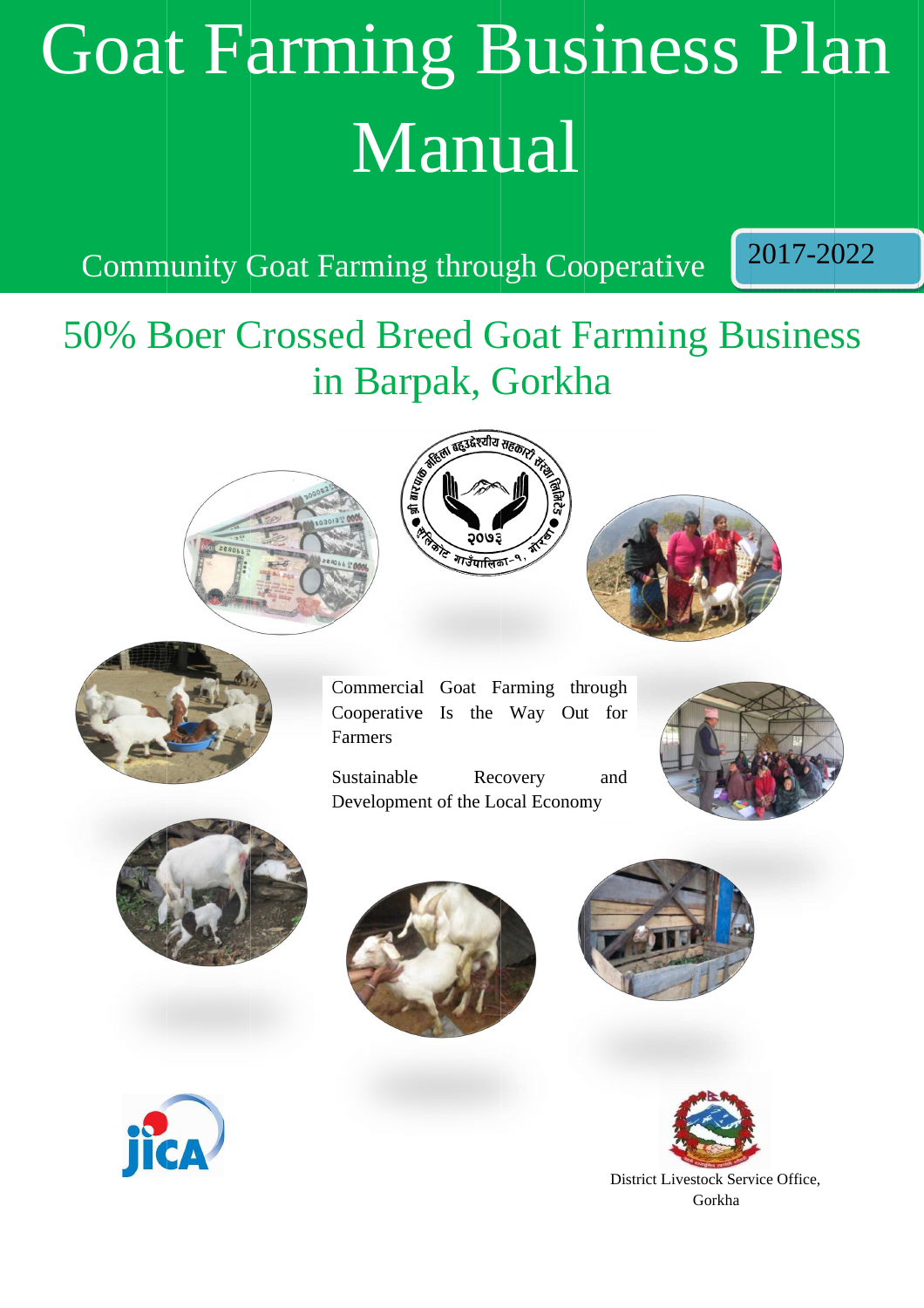## Goat Farming Business Plan

### Manual



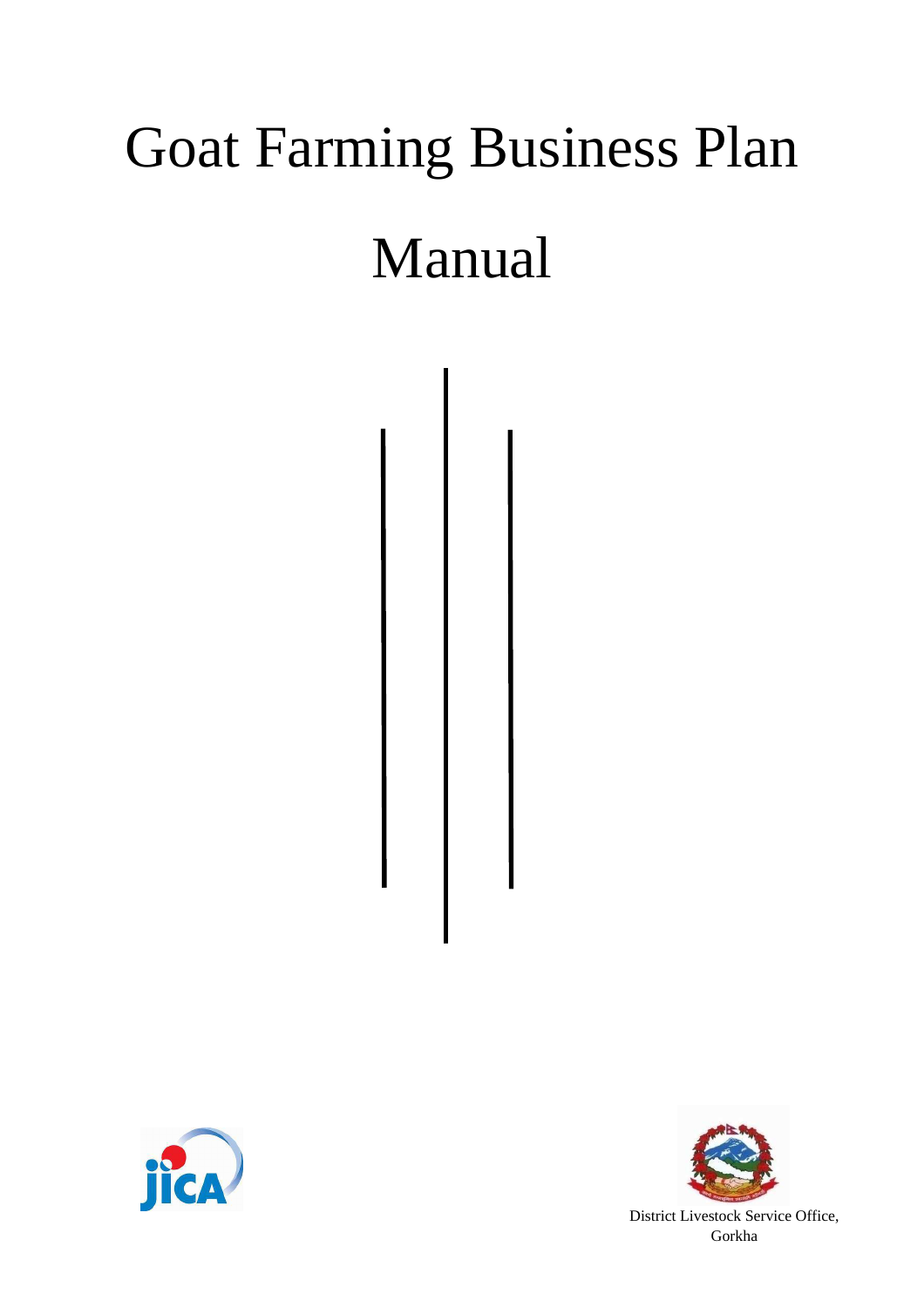#### **Acknowledgement**

There is highly potentiality for livestock development due to climate and bio-diversity in Nepal. In the country, there is availability of 64 liter milk, 11 kilogram meat and 32 eggs. There shall be increased in the production of 35% milk, 25% meat and 45% eggs in the present production, to meet the minimum annual consumption of livestock production as 91 liter milk, 14 kilo meat and 48 eggs in the developed country.

In this way, there is important contribution of buffalo, goat, sheep, pig, poultry etc. for especially meat production in livestock production. Likewise, Gorkha district is very important from point of view of goat farming. There are more than 200 thousand goats, and establishment of nearly 250 commercial goat farms in the district at present. Especially, Jamunapari crossed, Khari crossed, Barbari crossed breeds goats are available here. In the recent time, it has also been started of importing Boer crossed goats in this district. District Livestock Development Office (DLSO) has already developed former Bakrang Village Development Committee (VDC) and Dhawa VDC as a resource center of Boer goat; whereas, rearing of Boer goat have also been started through Women's Cooperative in former Barpak VDC (Sulikot Rural Municipality- RM, Ward-1 & 2) from the support of Japan International Cooperation Agency (JICA) Nepal from this year.

In this way, **"Goat Farming Business Plan Manual"** which is suitable and applicable for the Boer goat farming as well as other goat breeds, is going to be published by JICA Nepal, and this hand book shall be very useful to goat farmers in the future. This hand book has analytically covered goat production plan, cost plan, income plan, cost-benefits analysis etc. based on contemporary circumstance of Barpak. In this way, it is hoped that this upcoming publishing Business plan shall be helpful for the development and extension of goat farming business in the district, as it is useful as reference to farmers and stakeholders of this business to set up own business.

In addition to, it is very thankful to JICA Nepal for supporting to goat farming business by publishing **"Goat Farming Business Plan Manual"**.

…………………

Dr. Jagat Bandhu Nepali

Senior Livestock Development Officer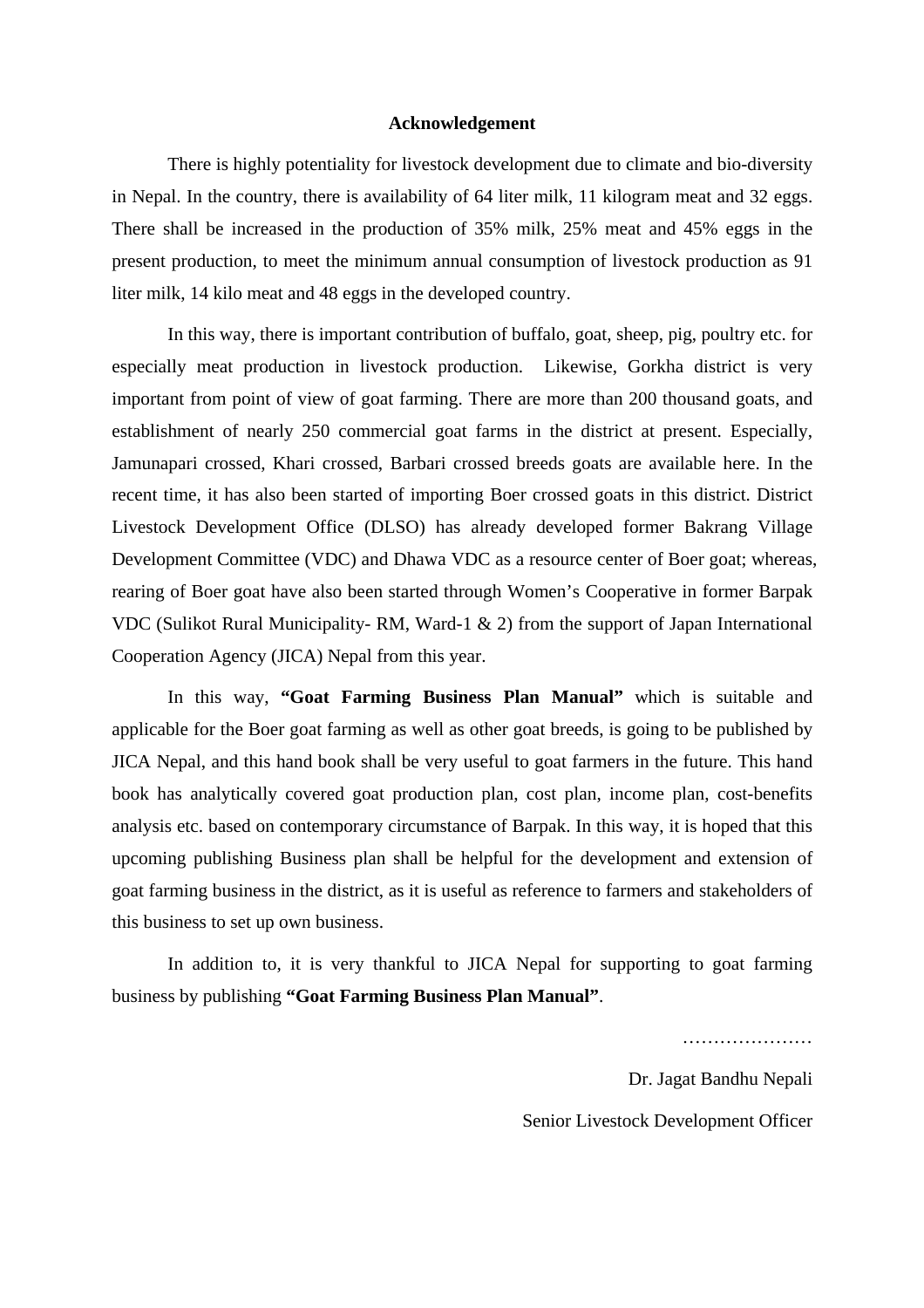#### **Table of Contents**

| $\mathbf{1}$   |       |  |  |
|----------------|-------|--|--|
| $\overline{2}$ |       |  |  |
|                | 2.1   |  |  |
|                | 2.2   |  |  |
| 3              |       |  |  |
|                | 3.1   |  |  |
|                | 3.1.1 |  |  |
|                | 3.1.2 |  |  |
|                | 3.1.3 |  |  |
|                | 3.2   |  |  |
|                | 3.2.1 |  |  |
|                | 3.2.2 |  |  |
| $\overline{4}$ |       |  |  |
|                | 4.1   |  |  |
|                | 4.2   |  |  |
|                | 4.3   |  |  |
| 5              |       |  |  |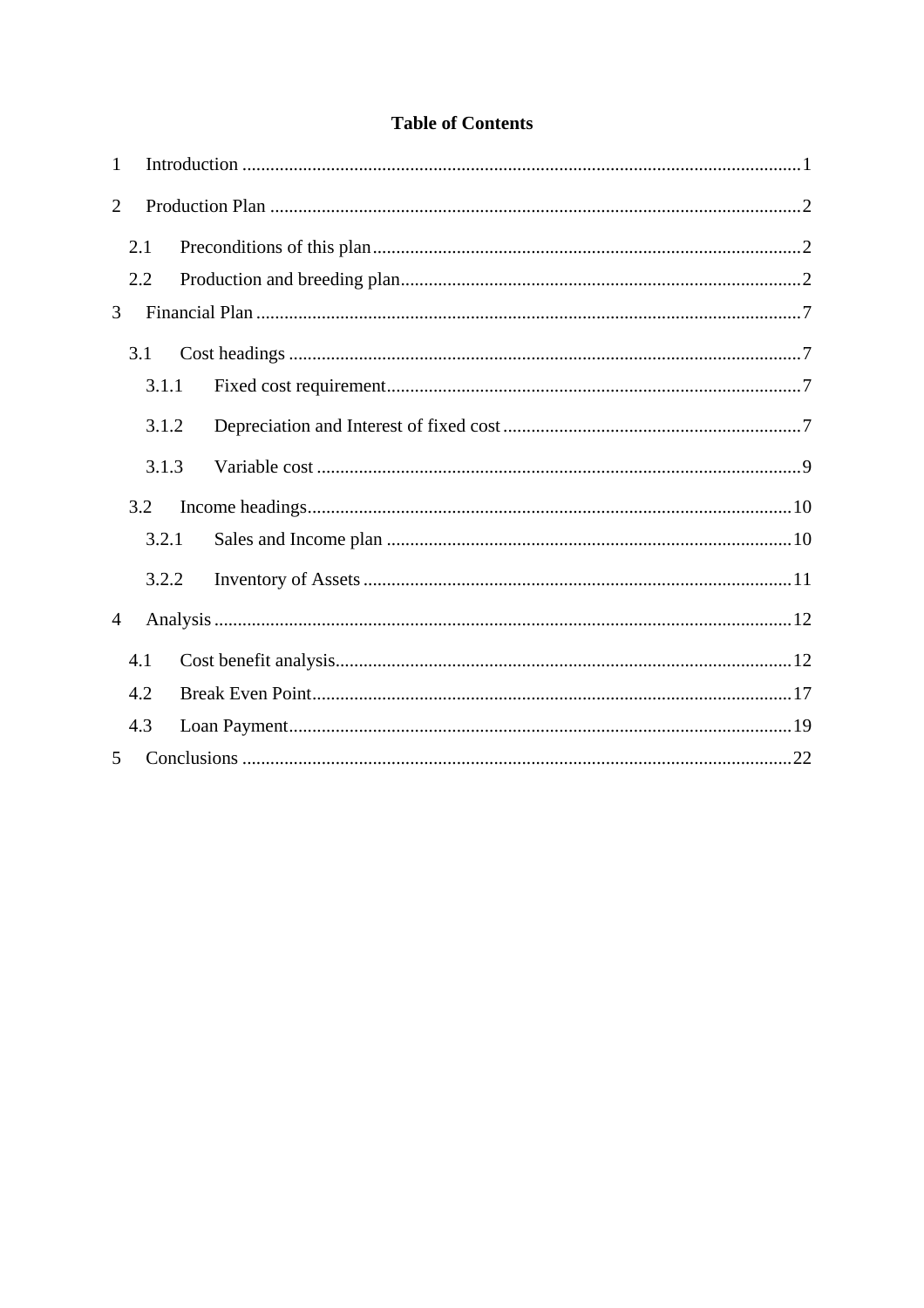#### **1 Introduction**

JICA has implemented the Project on Rehabilitation and Recovery from Nepal Earthquake (RRNE Project) in Barpak, Gorkha- epicentre of devastating earthquake in 2015. One hundred sixty four Boer crossed goats as a revolving fund, and 11 buck of same breed have been distributed to Barpak Women Multipurpose Cooperative Ltd. for the sustainable recovery and development of local economy of Barpak through goat farming under livelihood program of this project. The beneficiary people are 78 women there at initial phase, and they have received the goat by borrowing a loan from the cooperative. The women need to pay the loan within 2 years, and to do so, they need to breed she-goat appropriately, produce quality kids and sell them.

Even after finishing the loan payback, there are still necessary costs for the continuation of goat farming. So, for the continuation of goat farming as a business, respective goat farmers have to recognize appropriate plan, and it is necessary to prepare income-expenditure plan accordingly. That's why, this "Goat Farming Business Plan" has demonstrated with different models for the goat farming business management, and it shall be helpful to farmers to apply any one suitable plan or formulate additional new plans.

Finally, this business plan shall be supportive to contribute for the establishment of the model women cooperative regarding goat farming, as well as for the sustainable recovery and development of local economy of Barpak through well-managed goat farming.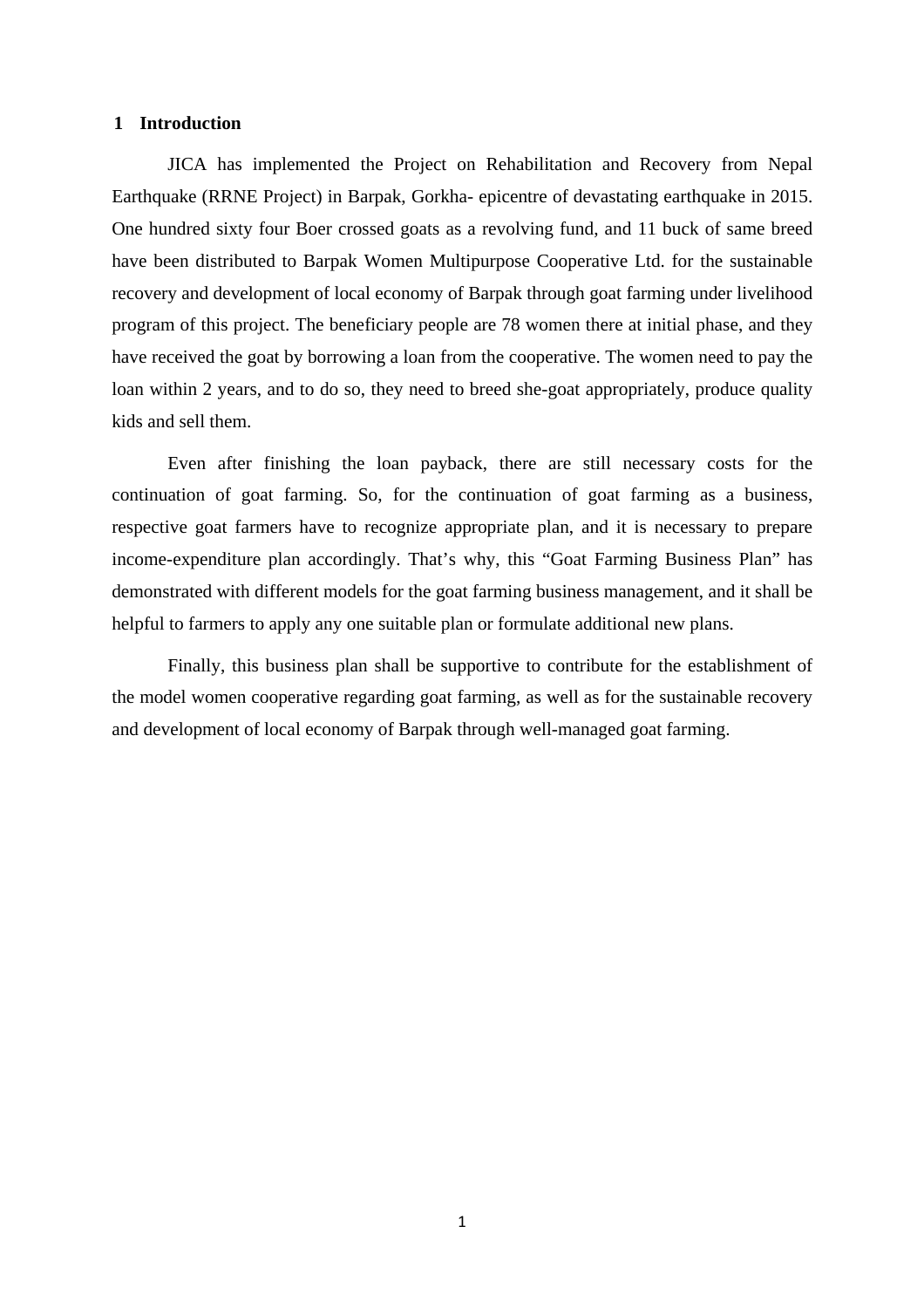#### **2 Production Plan**

#### **2.1 Preconditions of this plan**

Some model cases of goat farming business management have been presented in this plan. The period of this simulation is for 5 years, and the number of initial she-goat is 1 or 2 head. The cases of keeping the first female kid as a new she-goat for breeding purpose have also been presented here. The farmers can utilize referring among the models presented here identifying own appropriateness. (See Appendix-1 for the other preconditions)

#### **2.2 Production and breeding plan**

The number of kids born is changed depending on the number of she-goat in farm. In addition to, the number of kid production is also largely changed according to your decision whether the new born female kid is kept for breeding purpose or not. Of cause, if farmer keeps many female kids as she-goats, the number of kid production is increased, but the feeding cost and labor cost shall also be increased at the same time. So, it is important for farmer to make appropriate plan suited to farm conditions such as the financial situation and scale of the goat shed. On the other hand, if farmer afford to increase the she-goat, it is better to keep new female kids at the early stage such as  $1<sup>st</sup>$  year or  $2<sup>nd</sup>$  year, because it would very helpful to farmers to increase the income effectively.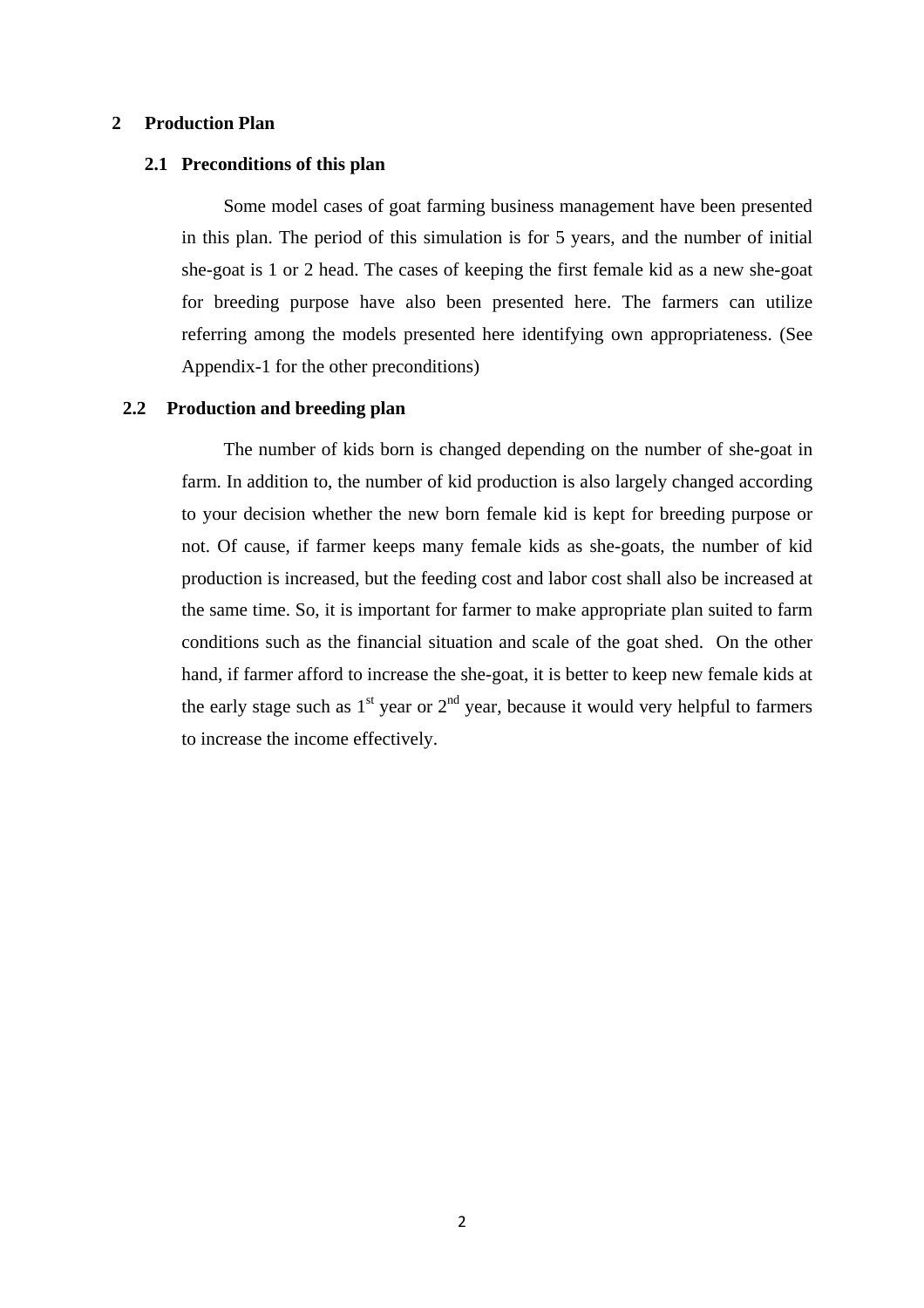#### **<MODEL CASES>**

- (1) Initially 1 head of she-goat
	- 1) Sell all born kids (*CASE (1)-1*)
	- The number of she-goat is 1 head throughout 5 years
	- Maximum 15 kids can be produced in 5 years.

#### **Table 1: Breeding and production plan of keeping she-goats (A), and sell all born kid**

|        |                      |                         |                        |                         |                         | Month                 |                                 |                       |                                 |                                 |                             |                                 | <b>Times</b><br>of | Kids<br>born   | Sales of       | Total remaining<br>Nos. of goats after |
|--------|----------------------|-------------------------|------------------------|-------------------------|-------------------------|-----------------------|---------------------------------|-----------------------|---------------------------------|---------------------------------|-----------------------------|---------------------------------|--------------------|----------------|----------------|----------------------------------------|
|        | Jan                  | Feb                     | Mar                    | Apr                     | May                     | Jun                   | Jul                             | Aug                   | <b>Sep</b>                      | Oct                             | <b>Nov</b>                  | Dec                             | breed              |                | goat           | selling                                |
| 1st yr |                      | Dist.                   |                        | <b>Breed A</b><br>(1)   |                         |                       |                                 | Birth $A(1)$<br>1 kid |                                 |                                 | <b>Breed</b><br>A(2)        |                                 | $\overline{2}$     |                | $\mathbf{0}$   | 2                                      |
| 2nd yr |                      |                         | Birth $A(2)$<br>2 kids |                         | Sell A $(1)$<br>1 goat  | <b>Breed A</b><br>(3) |                                 |                       |                                 | <b>Birth A</b><br>(3)<br>2 kids |                             | Sell A<br>(2)<br>2 goats        |                    | $\overline{4}$ | 3              | 3                                      |
| 3rd yr | <b>Breed</b><br>A(4) |                         |                        |                         | Birth A $(4)$<br>2 kids |                       | Sell A<br>(3)<br>2 goats        | <b>Breed A</b><br>(5) |                                 |                                 |                             | <b>Birth A</b><br>(5)<br>2 kids | 2                  | $\overline{4}$ | $\overline{2}$ | 5                                      |
| 4th yr |                      | Sell A $(4)$<br>2 goats | <b>Breed A</b><br>(6)  |                         |                         |                       | <b>Birth A</b><br>(6)<br>2 kids |                       | Sell A<br>(5)<br>2 goats        | <b>Breed A</b><br>(7)           |                             |                                 | $\overline{2}$     | $\overline{2}$ | $\overline{4}$ | $\mathfrak{Z}$                         |
| 5th yr |                      | Birth A $(7)$<br>2 kids |                        | Sell A $(6)$<br>2 goats | Breed A (8)             |                       |                                 |                       | <b>Birth A</b><br>(8)<br>2 kids |                                 | Sell A<br>(7)<br>2<br>goats | <b>Breed</b><br>A(9)            | 2                  | $\overline{4}$ | $\overline{4}$ | 3                                      |
|        |                      |                         |                        |                         |                         |                       |                                 |                       |                                 |                                 |                             | <b>Total</b>                    | 9                  | 15             | 13             | $\mathfrak{Z}$                         |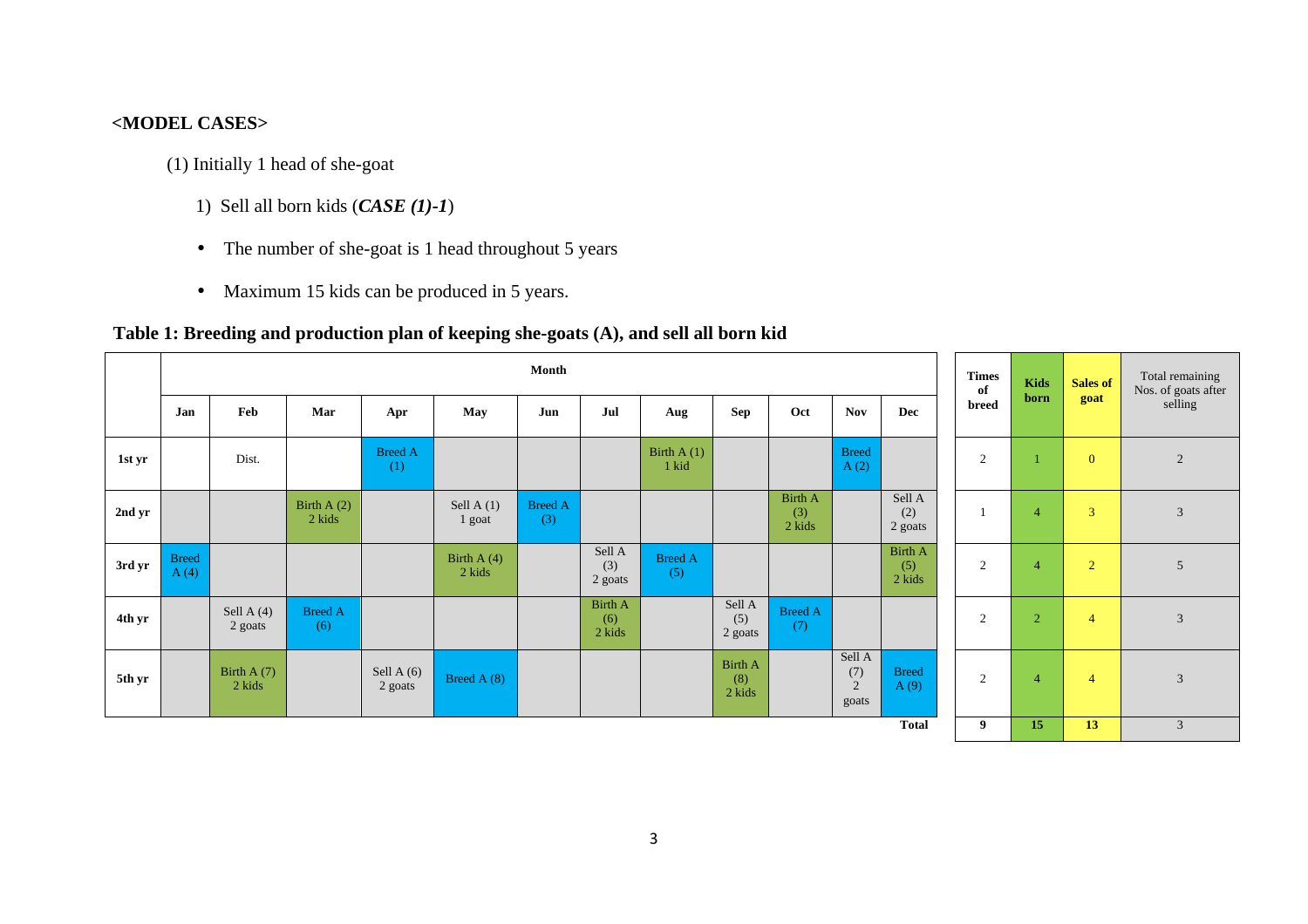- 2) Keep first female kid for breeding purpose, and sell all other born kids (*CASE (1)-2*)
- The number of she-goat is 1 head initially, and then become 2 heads from the middle of  $1<sup>st</sup>$  year.
- Maximum of 26 kids can be produced in 5 years.

**Table 2: Breeding and production of keeping she-goat (A), and keeping 1st female kid (Z)** 

|        |                      |                                                   |                        |                          |                         | Month                |                                                             |                                   |                                                                        |                        |                                   |                         | <b>Times</b><br>of | Kids           | <b>Sales</b><br>of | Total remaining<br>Nos. of goats |
|--------|----------------------|---------------------------------------------------|------------------------|--------------------------|-------------------------|----------------------|-------------------------------------------------------------|-----------------------------------|------------------------------------------------------------------------|------------------------|-----------------------------------|-------------------------|--------------------|----------------|--------------------|----------------------------------|
|        | Jan                  | Feb                                               | Mar                    | Apr                      | May                     | Jun                  | Jul                                                         | Aug                               | <b>Sep</b>                                                             | Oct                    | <b>Nov</b>                        | Dec                     | breed              | born           | goat               | after selling                    |
| 1st yr |                      | Dist.                                             |                        | <b>Breed A</b><br>(1)    |                         |                      |                                                             | Birth $A(1)$<br>1 female<br>kid Z |                                                                        |                        | <b>Breed</b><br>A(2)              |                         | $\overline{2}$     |                | $\mathbf{0}$       | $\overline{2}$                   |
| 2nd yr |                      |                                                   | Birth $A(2)$<br>2 kids | <b>Breed Z</b><br>(1)    |                         | <b>Breed</b><br>A(3) |                                                             | Birth $Z(1)$<br>1 kid             |                                                                        | Birth $A(3)$<br>2 kids | <b>Breed</b><br>Z(2)              | Sell A $(2)$<br>2 goats | 3                  | $\overline{5}$ | $\overline{2}$     | $5\overline{)}$                  |
| 3rd yr | <b>Breed</b>         |                                                   | Birth $Z(2)$<br>2 kids |                          | Birth A $(4)$<br>2 kids | <b>Breed</b>         | Sell A<br>(3)                                               | Breed A $(5)$                     |                                                                        | Birth $Z(3)$<br>2 kids |                                   | Birth A $(5)$<br>2 kids | 3                  | 8              | 5                  | $8\phantom{1}$                   |
|        | A(4)                 |                                                   |                        |                          | Sell $Z(1)$<br>1 goat   | Z(3)                 | 2 goats                                                     |                                   |                                                                        |                        |                                   | Sell $Z(2)$<br>2 goats  |                    |                |                    |                                  |
| 4th yr | <b>Breed</b><br>Z(4) | Sell A $(4)$<br>2 goats                           | Breed A $(6)$          |                          | Birth $Z(4)$<br>2 kids  |                      | <b>Birth A</b><br>(6)<br>2 kids<br>Sell Z<br>(3)<br>2 goats | Breed $Z(5)$                      | Sell A<br>(5)<br>2 goats                                               | Breed A $(7)$          |                                   | Birth $Z(5)$<br>2 kids  | 4                  | 6              | 6                  | $\,8\,$                          |
| 5th yr |                      | Birth A $(7)$<br>2 kids<br>Sell $Z(4)$<br>2 goats | Breed $Z(6)$           | Sell A<br>(6)<br>2 goats | Breed A $(8)$           |                      | <b>Birth Z</b><br>(6)<br>2 kids                             |                                   | <b>Birth A</b><br>(8)<br>2 kids<br>Sell <sub>Z</sub><br>(5)<br>2 goats | Breed $Z(7)$           | Sell A<br>$\binom{7}{2}$<br>goats | Breed A $(9)$           | $\overline{4}$     | 6              | 8                  | 6                                |
|        |                      |                                                   |                        |                          |                         |                      |                                                             |                                   |                                                                        |                        |                                   | <b>Total</b>            | 16                 | 26             | 21                 | 6                                |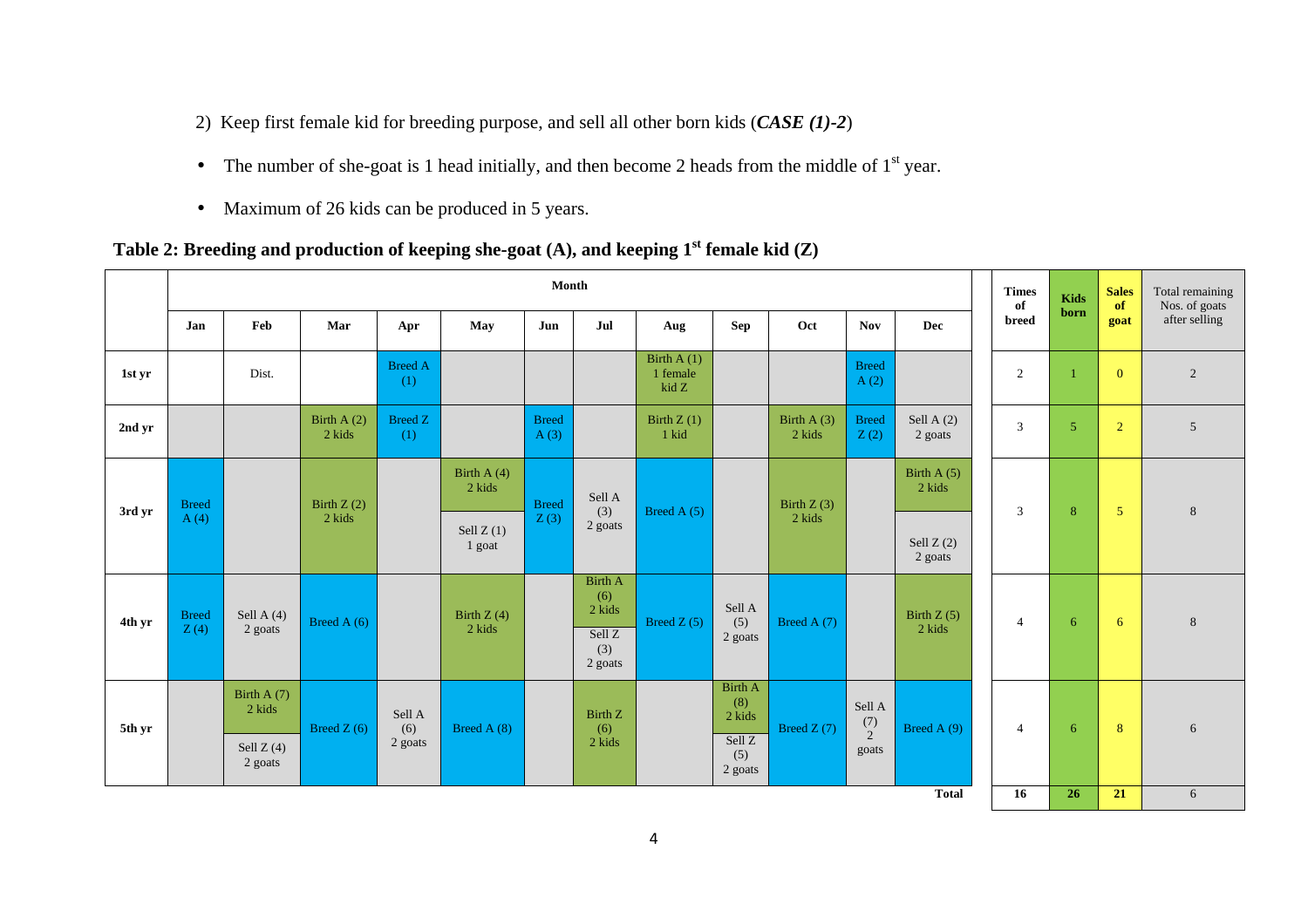(2) Initially 2 heads of she-goat

- 1) Sell all born kids (*CASE (2)-1*)
- The number of she-goat is 2 heads throughout 5 years.
- Maximum of 30 kids can be produced in 5 years.

#### **Table 3: Breeding and production plan of keeping she-goats (A,B), and sell all born kids**

|        |                        | Month                            |                            |                            |                           |                            |                            |                                  |                                  |                           |                            | of                        | <b>Times</b> | <b>Kids</b>    | <b>Sales</b><br>of | Total remaining<br>Nos. of goats |                |
|--------|------------------------|----------------------------------|----------------------------|----------------------------|---------------------------|----------------------------|----------------------------|----------------------------------|----------------------------------|---------------------------|----------------------------|---------------------------|--------------|----------------|--------------------|----------------------------------|----------------|
|        | Jan                    | Feb                              | Mar                        | Apr                        | May                       | Jun                        | Jul                        | Aug                              | <b>Sep</b>                       | Oct                       | <b>Nov</b>                 | Dec                       |              | breed          | born               | goat                             | after selling  |
| 1st yr |                        | Dist.                            |                            | <b>Breed</b><br>A,B(1)     |                           |                            |                            | <b>Birth</b><br>A,B(1)<br>2 kids |                                  |                           | <b>Breed</b><br>A,B(2)     |                           |              | $\overline{4}$ | $\overline{2}$     | $\overline{0}$                   | $\overline{4}$ |
| 2nd yr |                        |                                  | Birth A,B<br>(2)<br>4 kids |                            | Sell A,B $(1)$<br>2 goats | <b>Breed</b><br>A,B<br>(3) |                            |                                  |                                  | Birth<br>A,B(3)<br>4 kids |                            | Sell A,B $(2)$<br>4 goats |              | $\overline{2}$ | 8                  | -6                               | 6              |
| 3rd yr | <b>Breed</b><br>A,B(4) |                                  |                            |                            | Birth A,B $(4)$<br>4 kids |                            | Sell A,B<br>(3)<br>4 goats | <b>Breed</b><br>A,B(5)           |                                  |                           |                            | Birth A,B $(5)$<br>4 kids |              | $\overline{4}$ | 8                  | $\overline{4}$                   | $10\,$         |
| 4th yr |                        | Sell<br>A,B(4)<br>4 goats        | Breed A,B<br>(6)           |                            |                           |                            | Birth A,B<br>(6)<br>4 kids |                                  | Sell A,B<br>(5)<br>4 goats       | <b>Breed</b><br>A,B(7)    |                            |                           |              | $\overline{4}$ | $\overline{4}$     | 8                                | 6              |
| 5th yr |                        | <b>Birth</b><br>A,B(7)<br>4 kids |                            | Sell A,B<br>(6)<br>4 goats | Breed A,B (8)             |                            |                            |                                  | <b>Birth</b><br>A,B(8)<br>4 kids |                           | Sell A,B<br>(7)<br>4 goats | Breed A,B<br>(9)          |              | $\overline{4}$ | 8                  | 8                                | 6              |
|        |                        |                                  |                            |                            |                           |                            |                            |                                  |                                  |                           |                            | <b>Total</b>              |              | 18             | 30                 | 26                               | 5              |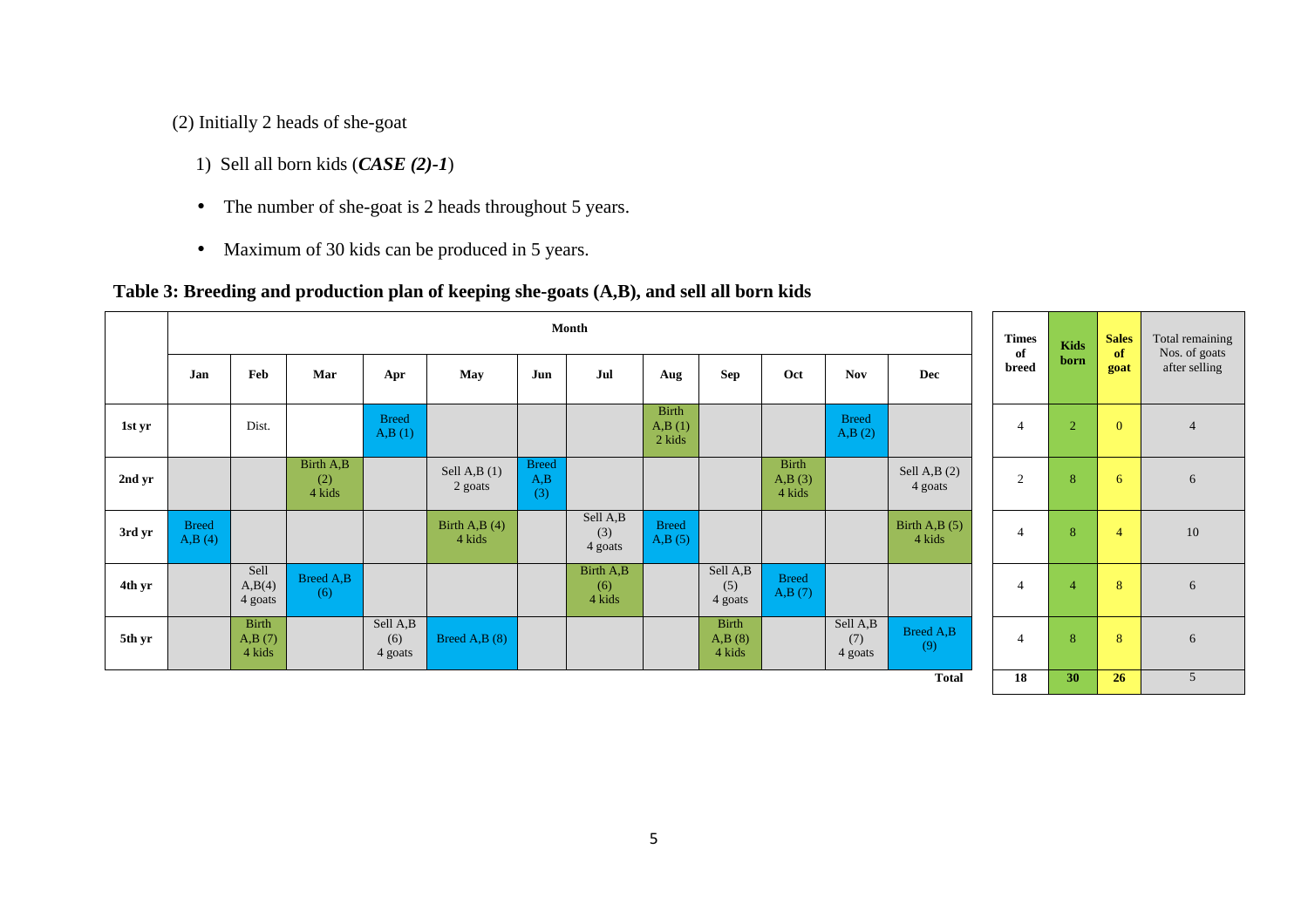- 2) Keep first female kid for breeding purpose, and sell all other born kids (*CASE (2)-2*)
- The number of she-goat is 2 heads initially, and then become 3 heads from the middle of  $1<sup>st</sup>$  year.
- Maximum of 41 kids can be produced in 5 years.

#### **Table 4: Breeding and production plan of keeping she-goats (A,B), and keeping 1st female kid (Z)**

|        |                        |                                                      |                                 |                           |                                                    |                        | Month                                                |                                              |                                                      |                                  |                            |                                                              |                          |                     |                         | Total remaining                |
|--------|------------------------|------------------------------------------------------|---------------------------------|---------------------------|----------------------------------------------------|------------------------|------------------------------------------------------|----------------------------------------------|------------------------------------------------------|----------------------------------|----------------------------|--------------------------------------------------------------|--------------------------|---------------------|-------------------------|--------------------------------|
|        | Jan                    | Feb                                                  | Mar                             | Apr                       | May                                                | Jun                    | Jul                                                  | Aug                                          | <b>Sep</b>                                           | Oct                              | <b>Nov</b>                 | <b>Dec</b>                                                   | <b>Times of</b><br>breed | <b>Kids</b><br>born | <b>Sales</b><br>of goat | Nos. of Goats<br>after selling |
| 1st yr |                        | Dist.                                                |                                 | <b>Breed</b><br>A,B(1)    |                                                    |                        |                                                      | Birth A,B $(1)$<br>1 female kid Z<br>& 1 kid |                                                      |                                  | <b>Breed</b><br>A,B(2)     |                                                              | $\overline{4}$           | $\overline{2}$      | $\overline{0}$          | $\overline{4}$                 |
| 2nd yr |                        |                                                      | <b>Birth A</b><br>(2)<br>4 kids | <b>Breed Z</b><br>(1)     | Sell A,B $(1)$<br>1 goat                           | <b>Breed</b><br>A,B(3) |                                                      | Birth $Z(1)$<br>1 kid                        |                                                      | <b>Birth</b><br>A,B(3)<br>4 kids | <b>Breed Z</b><br>(2)      | Sell<br>A,B(2)<br>4 goats                                    | $\overline{4}$           | 9                   | 5                       | $\,8\,$                        |
| 3rd yr | <b>Breed</b><br>A,B(4) |                                                      | Birth Z<br>(2)<br>2 kids        |                           | Birth A,B $(4)$<br>4 kids<br>Sell $Z(1)$<br>1 goat | <b>Breed Z</b><br>(3)  | Sell A,B<br>(3)<br>4 goats                           | Breed A,B $(5)$                              |                                                      | Birth Z<br>(3)<br>2 kids         |                            | <b>Birth</b><br>A,B(5)<br>4 kids<br>Sell Z<br>(2)<br>2 goats | 5                        | 12                  | $\overline{7}$          | 13                             |
| 4th yr | <b>Breed</b><br>Z(4)   | Sell A,B<br>(4)<br>4 goats                           | <b>Breed</b><br>A,B<br>(6)      |                           | Birth $Z(4)$<br>2 kids                             |                        | Birth A,B<br>(6)<br>4 kids<br>Sell $Z(3)$<br>2 goats | Breed $Z(5)$                                 | Sell A,B<br>(5)<br>4 goats                           | <b>Breed</b><br>A,B(7)           |                            | Birth Z<br>(5)<br>2 kids                                     | 6                        | 8                   | 10                      | 11                             |
| 5th yr |                        | Birth A,B<br>(7)<br>4 kids<br>Sell $Z(4)$<br>2 goats | <b>Breed</b><br>Z(6)            | Sell<br>A,B(6)<br>4 goats | <b>Breed A,B</b><br>(8)                            |                        | Birth $Z(6)$<br>2 kids                               |                                              | Birth A,B<br>(8)<br>4 kids<br>Sell $Z(5)$<br>2 goats | <b>Breed</b><br>Z(7)             | Sell A,B<br>(7)<br>4 goats | <b>Breed</b><br>A,B(9)                                       | 6                        | 10                  | 12                      | 9                              |
|        |                        |                                                      |                                 |                           |                                                    |                        |                                                      |                                              |                                                      |                                  |                            | <b>Total</b>                                                 | 25                       | 41                  | 34                      | 8                              |

6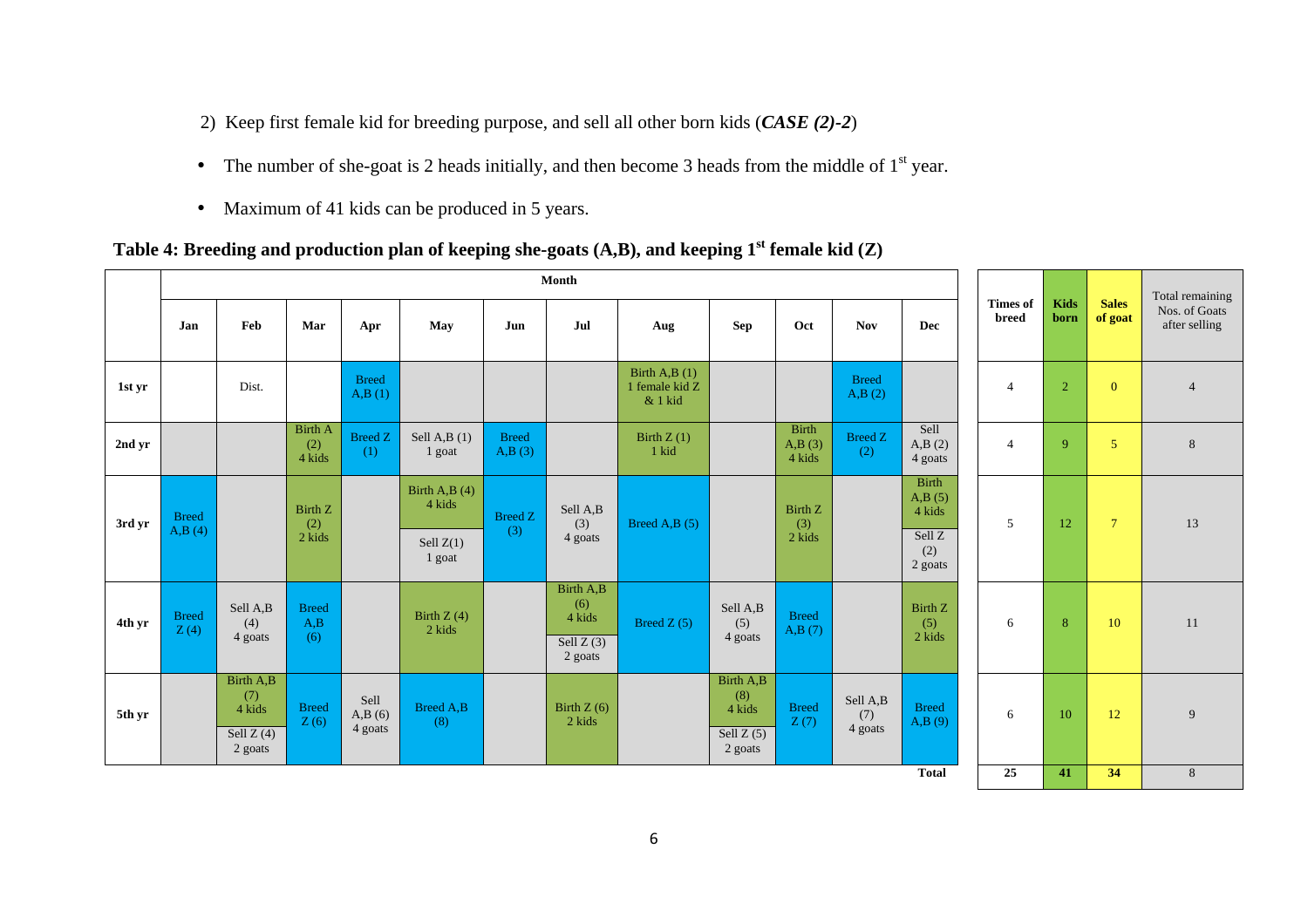#### **3 Financial Plan**

#### **3.1 Cost headings**

#### **3.1.1 Fixed cost requirement**

Fixed cost is the cost that is required to operate the business in every year, but it not directly inter-connection with production amount and sales of kids. The major fixed cost is such as Goat shed construction cost and She-goat procurement cost that are to be needed at the commencement of the goat farming business. According to this simulation, NPR 43,172/- is needed if farmer starts with 1 she-goat and NPR 60,664/- is needed if start with 2 she-goats. However, farmer shall not count these costs on the accounting book because the Goat shed cost should be depreciated in 5 years and the loan for goat would be paid after 2 years. It will be explained as followings:

|   | Particulars                      | Unit | Quantity | Rate  | <b>Total Amount</b> | Remarks             |
|---|----------------------------------|------|----------|-------|---------------------|---------------------|
|   | <b>Construction of Goat Shed</b> |      |          |       |                     |                     |
|   | Bamboo 6-6.5 m long              | no   | 50       | 250   | 12,500              | wall $\&$<br>pillar |
| 1 | CGI sheet 2 m.                   | no   | 8        | 750   | 6,000               | roof                |
|   | <b>Nails</b>                     | kg   | 8        | 150   | 1,200               |                     |
|   | Curved hooks and nut bolts       | set. | 50       | 30    | 1,500               |                     |
|   | Stall feeding construction       | no   |          | 2,000 | 2,000               |                     |
|   | Labor for shed construction      | no   | 5        | 500   | 2,500               |                     |
|   | <b>Sub Total</b>                 |      |          |       | 25,700              |                     |

| Particulars                | Quantity | Rate   | <b>Total Amount</b> | Remarks        |
|----------------------------|----------|--------|---------------------|----------------|
| <b>She-goat Purchasing</b> |          | 17,472 | 17,472              | $21kg$ @       |
|                            |          | 17,472 | 34,944              | <b>NPR 832</b> |

#### **3.1.2 Depreciation and Interest of fixed cost**

As goat farmer has introduced goat shed and she-goat as the initial investment for goat farming business, it is shall be recorded these costs as depreciation and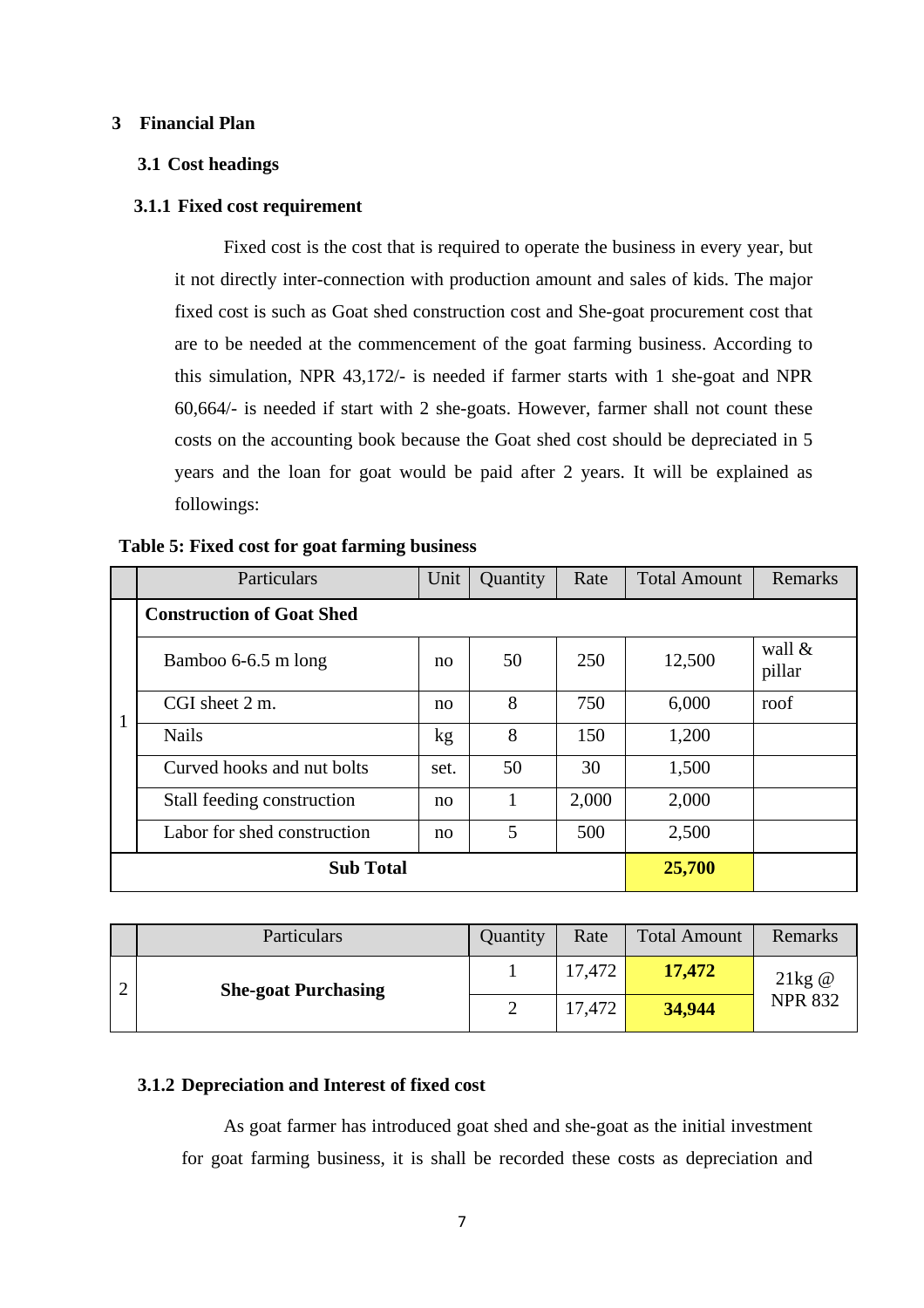interest on the accounting book every year. By the depreciation, the initial cost of the goat shed shall be divided into 5 years and the value of the shed becomes zero after that. In actual, goat shed can be used for about 10 years with its appropriate repair and management, but the depreciation cost will not be allocated from 6<sup>th</sup> year.

Likewise, as the goat shed has been constructed by self investment of the farmer, it has not been counted as interest of investment; whereas, in regards to interest of goat loan, it has to be paid at the rate of 6% to women's cooperative within 2 years.

**Table 6: Depreciation and interest of fixed cost** 

| Particulars                                                                            | Rate | 1st Year | 2nd Year | 3rd Year | 4th Year | 5th Year |
|----------------------------------------------------------------------------------------|------|----------|----------|----------|----------|----------|
| Depreciation of<br><b>Goat Shed</b><br>(20% depreciation<br>per year on NPR<br>25,700) | 20%  | 5,140    | 5,140    | 5,140    | 5,140    | 5,140    |

|                | Particulars                                                                               | Rate | 1st Year | 2nd Year | 3rd Year       | 4th Year       | 5th Year |
|----------------|-------------------------------------------------------------------------------------------|------|----------|----------|----------------|----------------|----------|
| $\overline{2}$ | Interest (Loan for<br>$1$ she-goat)<br>$(6\%$ loan interest<br>per year on NPR<br>17,472) | 6%   | 1,048    | 1,048    | $\overline{0}$ | $\overline{0}$ |          |
|                | Interest (Loan for<br>2 she-goats)<br>$(6\%$ loan interest<br>per year on NPR<br>34,944)  | 6%   | 2,097    | 2,097    | $\overline{0}$ | $\theta$       |          |

|       | Particulars                      | 1st Year                                  | 2nd Year | 3rd Year | 4th Year | 5th Year |  |  |  |  |  |
|-------|----------------------------------|-------------------------------------------|----------|----------|----------|----------|--|--|--|--|--|
|       | <b>Depreciation and Interest</b> | 6,188                                     | 6,188    | 5,140    | 5,140    | 5,140    |  |  |  |  |  |
| Total | $cost(1 she-goat)$               | 27,797                                    |          |          |          |          |  |  |  |  |  |
|       | <b>Depreciation and Interest</b> | 7,237<br>5,140<br>7,237<br>5,140<br>5,140 |          |          |          |          |  |  |  |  |  |
|       | $cost(2 she-goats)$              | 29,893                                    |          |          |          |          |  |  |  |  |  |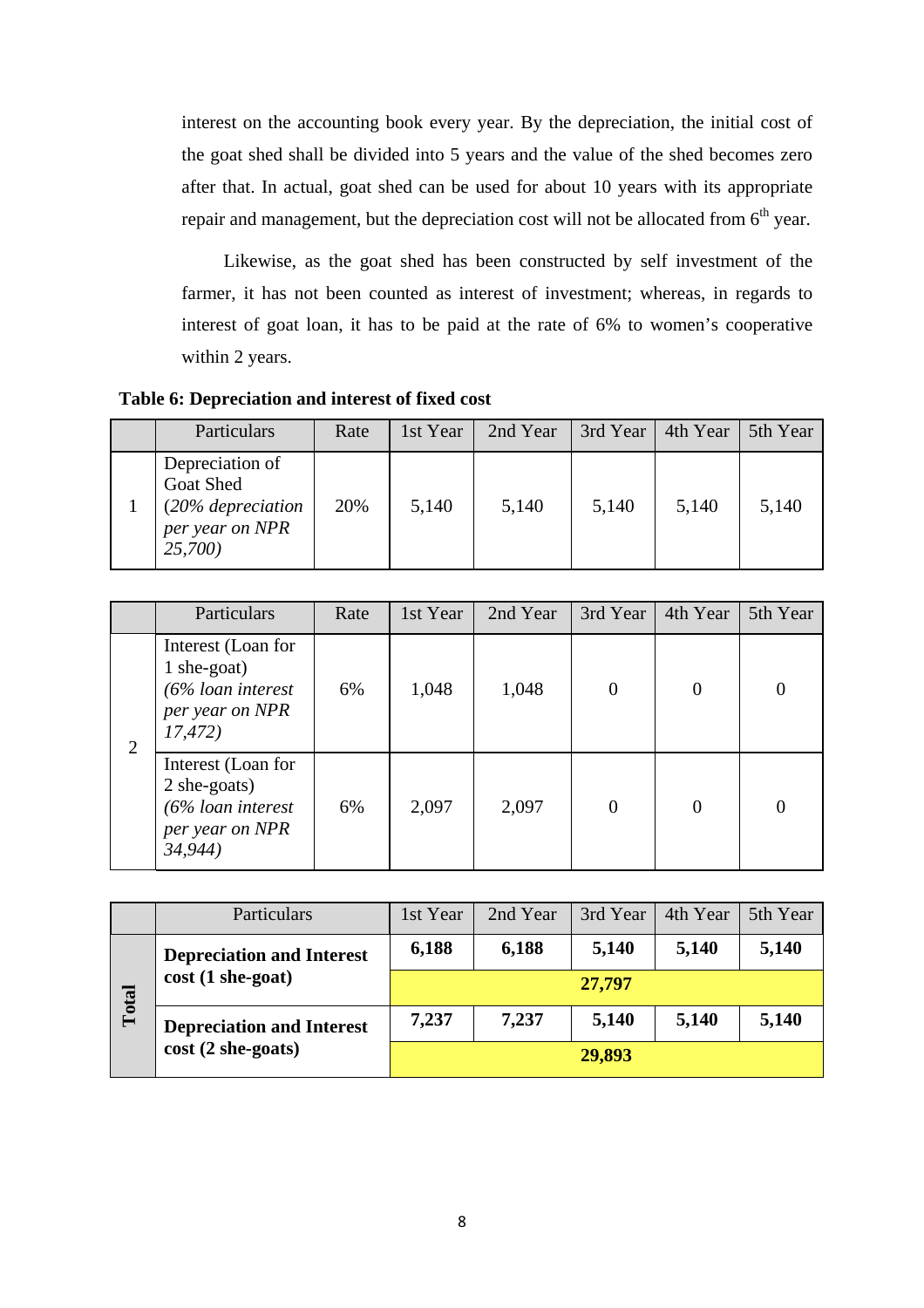#### **3.1.3 Variable cost**

Variable cost is changed depending on the number of she-goat. If the number of goat is increased, simultaneously the variable cost is also increased. However; if the number of goat is increased, the production of kids and income of farmer is also increased accordingly. In this way, the followings measures shall also be considered to increase the number of goats in the farm:

- The possibility to manage the goat by family members without hiring other person
- The scale of goat shed for the additional produced goats
- The situation of the location whether farmer can secure enough feed or not even in winter season

| S.N.           | Particulars                              | Rate | Number<br>of she-<br>goat | 1st<br>Year | 2nd<br>Year    | 3rd<br>Year    | 4th<br>Year    | 5th<br>Year      |
|----------------|------------------------------------------|------|---------------------------|-------------|----------------|----------------|----------------|------------------|
|                | Fodder and forage                        |      | 1                         | 750         | $\overline{0}$ | $\overline{0}$ | $\theta$       | $\overline{0}$   |
| $\mathbf{1}$   | plantation (Napier<br>and other perenial | 750  | $\overline{2}$            | 1500        | $\overline{0}$ | $\Omega$       | $\overline{0}$ | $\boldsymbol{0}$ |
|                | <i>fodder</i> )                          |      | 3                         | 1500        | 750            | $\overline{0}$ | $\overline{0}$ | $\overline{0}$   |
|                | Labor cost                               |      | $\mathbf{1}$              | 25,000      | 25,000         | 25,000         | 37,500         | 37,500           |
| $\overline{2}$ | (@ NPR 500/8                             | 500  | $\overline{2}$            | 31,250      | 31,250         | 31,250         | 56,250         | 46,875           |
|                | hours $*$ day)                           |      | 3                         | 31,250      | 31,250         | 31,250         | 56,250         | 56,250           |
|                | Vaccine and<br>medicine                  |      | $\mathbf{1}$              | 800         | 800            | 800            | 800            | 800              |
| 3              | $(@$ NPR 800/year                        | 800  | $\overline{2}$            | 1,600       | 1,600          | 1,600          | 1,600          | 1,600            |
|                | $*$ she-goat<br>including her kids)      |      | 3                         | 1,600       | 2,400          | 2,400          | 2,400          | 2,400            |
|                | Mating cost                              |      | $\mathbf{1}$              | 400         | 400            | 400            | 400            | 400              |
| $\overline{4}$ | (@ NPR 200/ until                        | 200  | $\overline{2}$            | 800         | 800            | 800            | 800            | 800              |
|                | <i>pregnant</i> )                        |      | 3                         | 800         | 1,200          | 1,200          | 1,200          | 1,200            |
|                | Insurance for she-                       |      | $\mathbf{1}$              | 437         | 437            | 437            | 437            | 437              |
| 5              | goat<br>(NPR 17,472 $*$ 5%               | 437  | $\overline{2}$            | 874         | 874            | 874            | 874            | 874              |
|                | $*50\%$                                  |      | 3                         | 874         | 1,311          | 1,311          | 1,311          | 1,311            |
|                | Feed cost                                |      | 1                         | 1,080       | 5,400          | 5,400          | 5,400          | 5,400            |
| 6              | (@ 3kg/month *<br>head, @ NPR            | 90   | $\overline{2}$            | 2,160       | 10,800         | 10,800         | 10,800         | 10,800           |
|                | 30/kg                                    |      | 3                         | 2,160       | 14,040         | 14,040         | 14,040         | 14,040           |

**Table 7: Variable cost for goat farming**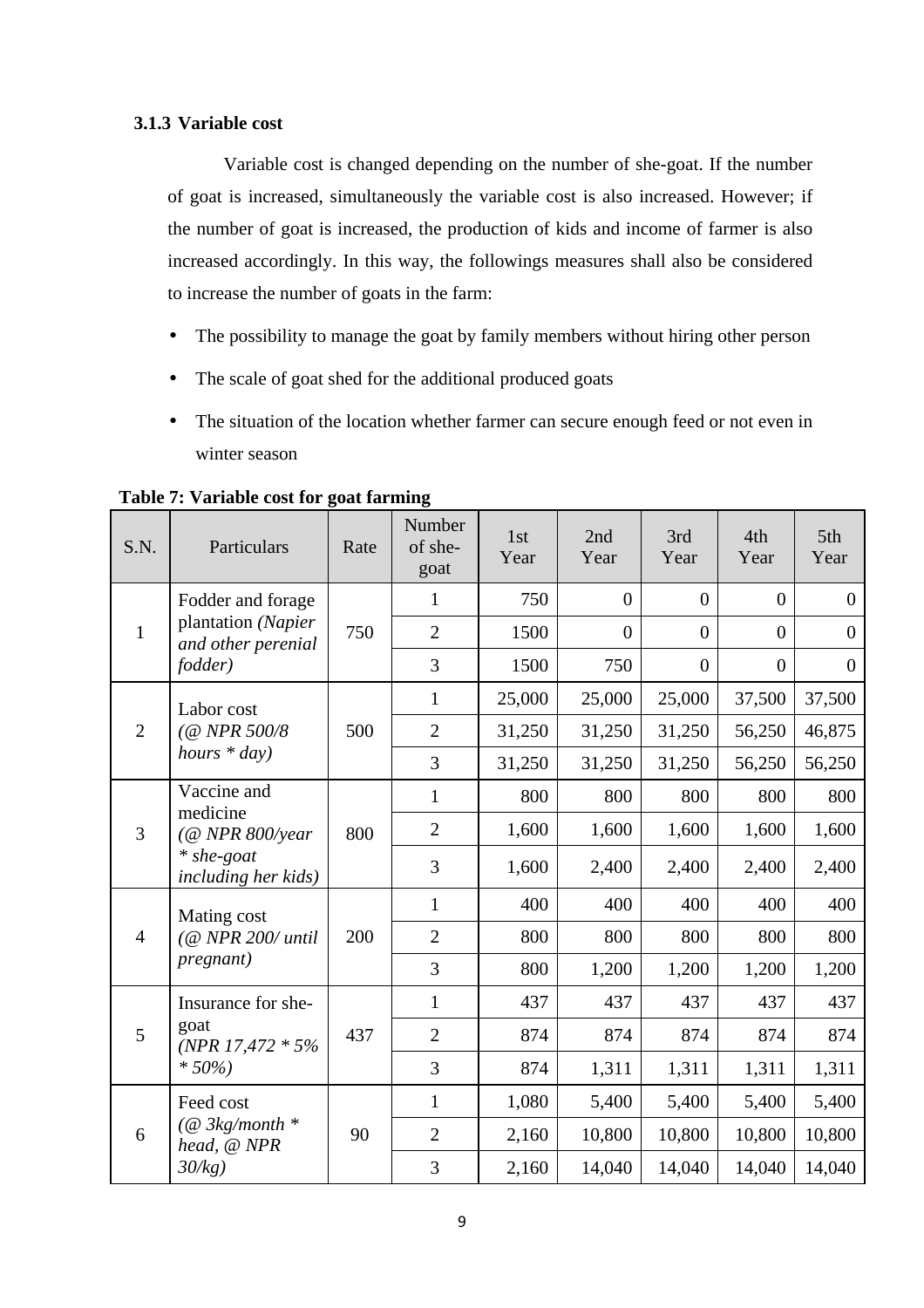|              | Particulars                 | 1st<br>Year | 2nd<br>Year | 3rd<br>Year | 4th<br>Year | 5th<br>Year |  |  |  |  |
|--------------|-----------------------------|-------------|-------------|-------------|-------------|-------------|--|--|--|--|
|              |                             | 28,467      | 32,037      | 32,037      | 44,537      | 44,537      |  |  |  |  |
|              | Variable cost (1 she-goat)  | 181,615     |             |             |             |             |  |  |  |  |
|              |                             | 38,184      | 45,324      | 45,324      | 70,324      | 60,949      |  |  |  |  |
| <b>Total</b> | Variable cost (2 she-goats) | 260,105     |             |             |             |             |  |  |  |  |
|              |                             | 38,184      | 50,951      | 50,201      | 75,201      | 75,201      |  |  |  |  |
|              | Variable cost (3 she-goats) | 289,738     |             |             |             |             |  |  |  |  |

#### **3.2 Income headings**

#### **3.2.1 Sales and Income plan**

As it was explained in the previous section, depends on the number of shegoat, farmer can produce from 15 to 41 kids; whereas, 13 to 34 kids can be sold in 5 years. From selling those kids, farmer can earn from NPR 195,000/- to NPR 510,000/ in total, except stock of mother goats and kids worth from NPR 30,000/- to NPR 90,000/- in the goat shed.

In addition to, the Boer-cross kids can be sold to the buyers not only for meat purpose, but also for breeding purpose. In general, if farmer can sell the kids for breeding purpose, the price would be about 2 times higher than for meat purpose. But, it also depends on the growth of the kids and the existence of the demand at that time. Thus, in this simulation, it has been premised that all the kids are sold only for the meat purpose. This is average price rate for 5 years duration.

**Table 8: Goat selling for meat and its income (NPR 600/kg, average weight 25 kg in 9 months)** 

|         |                                                       | o      |                  |              |                |          | $\mathbf{C}^{\prime}$ | o        | o.  | o        |          |         |                              |  |
|---------|-------------------------------------------------------|--------|------------------|--------------|----------------|----------|-----------------------|----------|-----|----------|----------|---------|------------------------------|--|
|         | <b>Production Plan</b>                                |        |                  | 1st Year     |                | 2nd Year |                       | 3rd Year |     | 4th Year | 5th Year |         | <b>Total</b><br><b>Sales</b> |  |
|         |                                                       | (NPR)  | Qty              | Amount       | Qty            | Amount   | Qty                   | Amount   | Qty | Amount   | Qty      | Amount  | (NPR)                        |  |
| $1 - 1$ | 1 She-goat and<br>sell all kids                       | 15,000 | $\boldsymbol{0}$ | $\Omega$     | 3              | 45,000   | 2                     | 30,000   | 4   | 60,000   | 4        | 60,000  | 195,000                      |  |
| $1 - 2$ | 1 She-goat and<br>keep 1st female<br>kid for breeding | 15,000 | $\theta$         | $\Omega$     | $\overline{2}$ | 30,000   | 5                     | 75,000   | 6   | 90,000   | 8        | 120,000 | 315,000                      |  |
| $2 - 1$ | 2 She-goat and<br>sell all kids                       | 15,000 | $\boldsymbol{0}$ | $\Omega$     | 6              | 90,000   | 4                     | 60,000   | 8   | 120.000  | 8        | 120,000 | 390,000                      |  |
| $2 - 2$ | 2 She-goat and<br>keep 1st female<br>kid for breeding | 15,000 | $\mathbf{0}$     | $\mathbf{0}$ | 5              | 75,000   | $\tau$                | 105,000  | 10  | 150,000  | 12       | 180,000 | 510,000                      |  |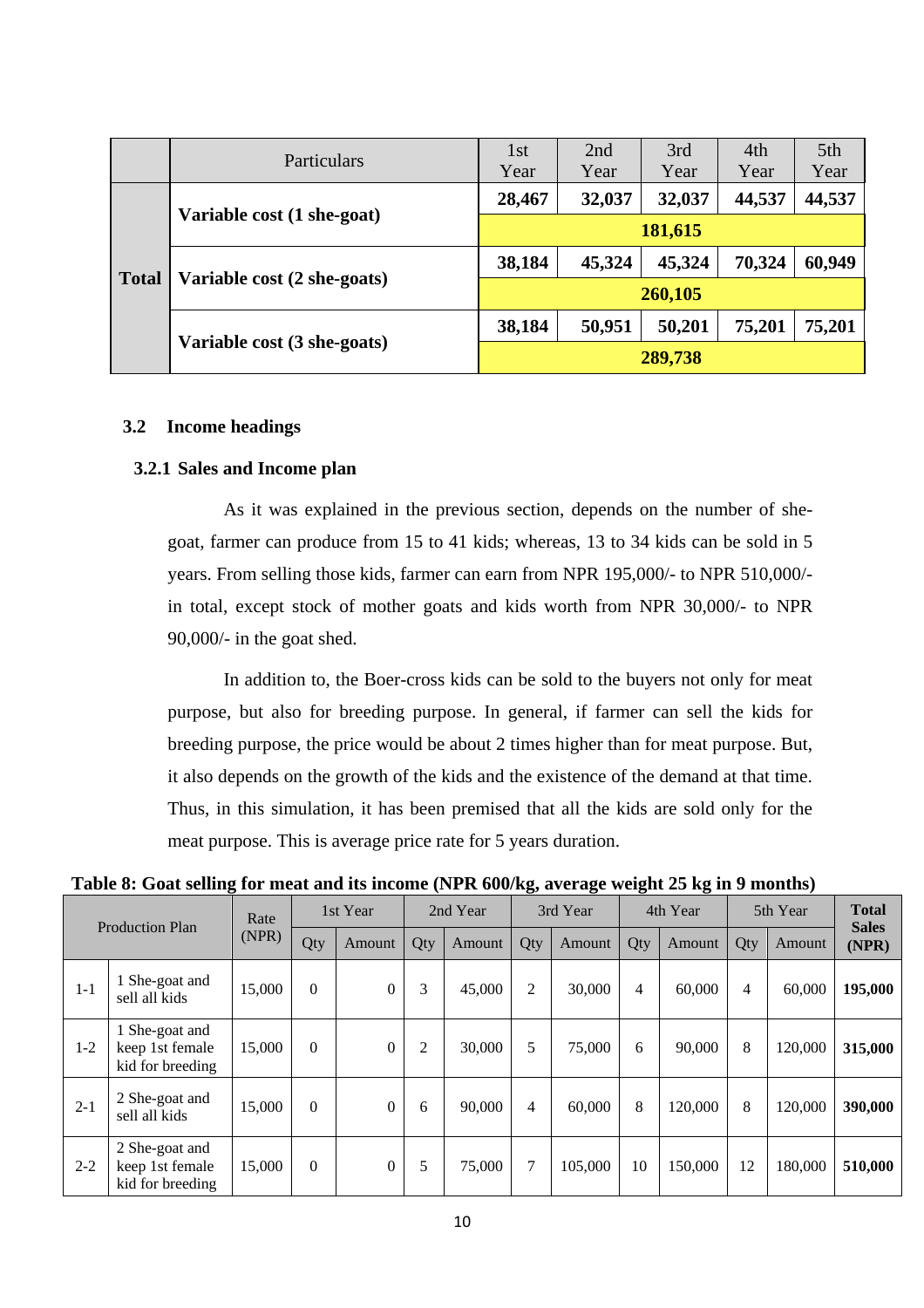#### **3.2.2 Inventory of Assets**

The sample of the inventory of assets in each pattern model is shown on the table below. The value of goat shed becomes zero by the depression after 5 years in terms of the accounting management. In general, she-goat can be used for more than 10 years for breeding purpose if it is healthy, and then it would be sold as meat. Regarding the kids, they would be sold after 9 months fattening, but if they are not sold by the close of accounting book (it is usually at the end of fiscal year), it should be taken inventory them as year-end assets. As there might be different weight of goats and kids, it has been assumed average value as NPR 10,000/-; however, the contemporary market price might be different.

|                |                                                                   | Inventory |                | 1st Year |                | 2nd Year |                | 3rd Year<br>4th Year |                |        | 5th Year       |                  | <b>Value</b><br>at end |
|----------------|-------------------------------------------------------------------|-----------|----------------|----------|----------------|----------|----------------|----------------------|----------------|--------|----------------|------------------|------------------------|
|                | <b>Production Plan</b>                                            | price     | Qty            | Amount   | Qty            | Amount   | Qty            | Amount               | Qty            | Amount | Qty            | Amount           | of 5<br>year           |
| 1              | <b>Goat Shed</b>                                                  | 25,700    | 1              | 20,560   | $\mathbf{1}$   | 15,420   | $\mathbf{1}$   | 10,280               | 1              | 5,140  | $\mathbf{1}$   | $\boldsymbol{0}$ | $\bf{0}$               |
|                | She-goat                                                          |           |                |          |                |          |                |                      |                |        |                |                  |                        |
|                | $(1)-1.1$ She-<br>goat and sell<br>all kids                       | 10,000    | $\mathbf{1}$   | 10,000   | 1              | 10,000   | 1              | 10,000               | 1              | 10,000 | 1              | 10,000           | 10,000                 |
| $\mathbf{2}$   | $(1)-2.1$ She-<br>goat and keep<br>1st female kid<br>for breeding | 10,000    | $\mathbf{1}$   | 10,000   | $\overline{2}$ | 20,000   | $\overline{2}$ | 20,000               | $\overline{2}$ | 20,000 | 2              | 20,000           | 20,000                 |
|                | $(2)-1.2$ She-<br>goat and sell<br>all kids                       | 10,000    | 2              | 20,000   | $\overline{2}$ | 20,000   | $\overline{2}$ | 20,000               | $\overline{2}$ | 20,000 | $\overline{2}$ | 20,000           | 20,000                 |
|                | $(2)-2.2$ She-<br>goat and keep<br>1st female kid<br>for breeding | 10,000    | $\overline{2}$ | 20,000   | 3              | 30,000   | 3              | 30,000               | 3              | 30,000 | 3              | 30,000           | 30,000                 |
|                | <b>Stock kids before selling</b>                                  |           |                |          |                |          |                |                      |                |        |                |                  |                        |
|                | $(1)-1.1$ She-<br>goat and sell<br>all kids                       | 10,000    | $\mathbf{1}$   | 10,000   | $\overline{2}$ | 20,000   | 4              | 40,000               | $\overline{2}$ | 20,000 | $\overline{2}$ | 20,000           | 20,000                 |
| $\overline{3}$ | $(1)-2.1$ She-<br>goat and keep<br>1st female kid<br>for breeding | 10,000    | 1              | 10,000   | 4              | 40,000   | 7              | 70,000               | 7              | 70,000 | 5              | 50,000           | 50,000                 |
|                | $(2)-1.2$ She-<br>goat and sell<br>all kids                       | 10,000    | $\overline{2}$ | 20,000   | 4              | 40,000   | 8              | 80,000               | 4              | 40,000 | 4              | 40,000           | 40,000                 |
|                | $(2)-2.2$ She-<br>goat and keep<br>1st female kid<br>for breeding | 10,000    | $\overline{2}$ | 20,000   | 5              | 50,000   | 10             | 100,000              | 8              | 80,000 | 6              | 60,000           | 60,000                 |

**Table 9: Sample inventory of assets (shed, she-goats, and not sold kids)**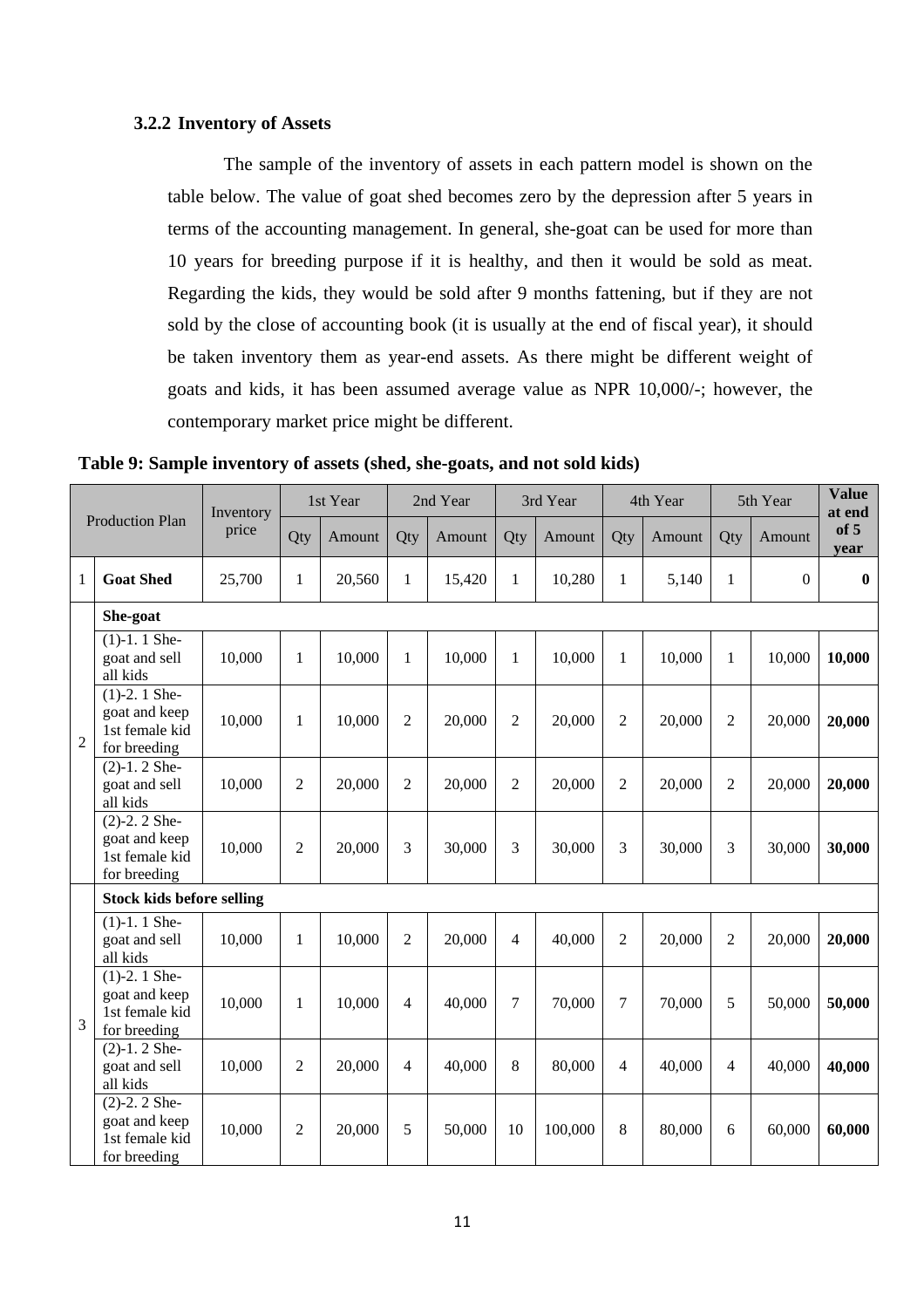#### **4 Analysis**

#### **4.1 Cost benefit analysis**

Based on the cost and sales calculation shown in the previous section, the results of benefit analysis for each model of number of she-goat is shown in the below.

(1) Initially 1 head of she-goat

#### 1) Sell all kids (*CASE (1)-1*)

In the model of *CASE (1)-1*, farmer keeps only 1 she-goat throughout the 5 years, and the proportion of the cost is relatively high because the number of kid production is small. Therefore, the farmer can earn income only from  $4<sup>th</sup>$  year. The farmers can make net income NPR 118,116/- without labor cost in 5 years, except stock assets worth NPR 30,000/-.

|                   | Description                              | <b>Note</b>           | 1st Year       | 2nd<br>Year    | 3rd<br>Year  | 4th<br>Year    | 5th<br>Year    | Total<br>Amount<br>in 5 years |
|-------------------|------------------------------------------|-----------------------|----------------|----------------|--------------|----------------|----------------|-------------------------------|
|                   | <b>Expenditure</b>                       |                       |                |                |              |                |                |                               |
| $\mathbf{1}$      | Goat shed<br>depreciation                | 25,700                | 5,140          | 5,140          | 5,140        | 5,140          | 5,140          | 25,700                        |
| $\overline{2}$    | Loan payback of<br>she-goat<br>purchased | 17,472                | $\overline{0}$ | $\overline{0}$ | 17,472       | $\overline{0}$ | $\overline{0}$ | 17,472                        |
| 3                 | Loan interest                            | 6%                    | 1,048          | 1,048          | $\mathbf{0}$ | $\overline{0}$ | $\overline{0}$ | 2,097                         |
| $\overline{4}$    | Running cost                             | With<br>labor cost    | 28,467         | 32,037         | 32,037       | 44,537         | 44,537         | 181,615                       |
|                   |                                          | Without<br>labor cost | 3,467          | 7,037          | 7,037        | 7,037          | 7,037          | 31,615                        |
|                   | <b>Total Expenditure</b>                 | With<br>labor cost    | 34,655         | 38,225         | 54,649       | 49,677         | 49,677         | 226,884                       |
|                   |                                          | Without<br>labor cost | 9,655          | 13,225         | 29,649       | 12,177         | 12,177         | 76,884                        |
|                   | <b>Revenue</b>                           |                       |                |                |              |                |                |                               |
| $\mathbf{1}$      | Goat selling for<br>meat                 | 15,000                | $\overline{0}$ | 45,000         | 30,000       | 60,000         | 60,000         | 195,000                       |
|                   |                                          | With<br>labor cost    | (34, 655)      | 6,775          | (24, 649)    | 10,323         | 10,323         | (31, 884)                     |
| <b>Net Income</b> |                                          | Without<br>labor cost | (9,655)        | 31,775         | 351          | 47,823         | 47,823         | 118,116                       |

**Table 10: Cost benefits analysis of keeping she-goat (A), and sell all born kids**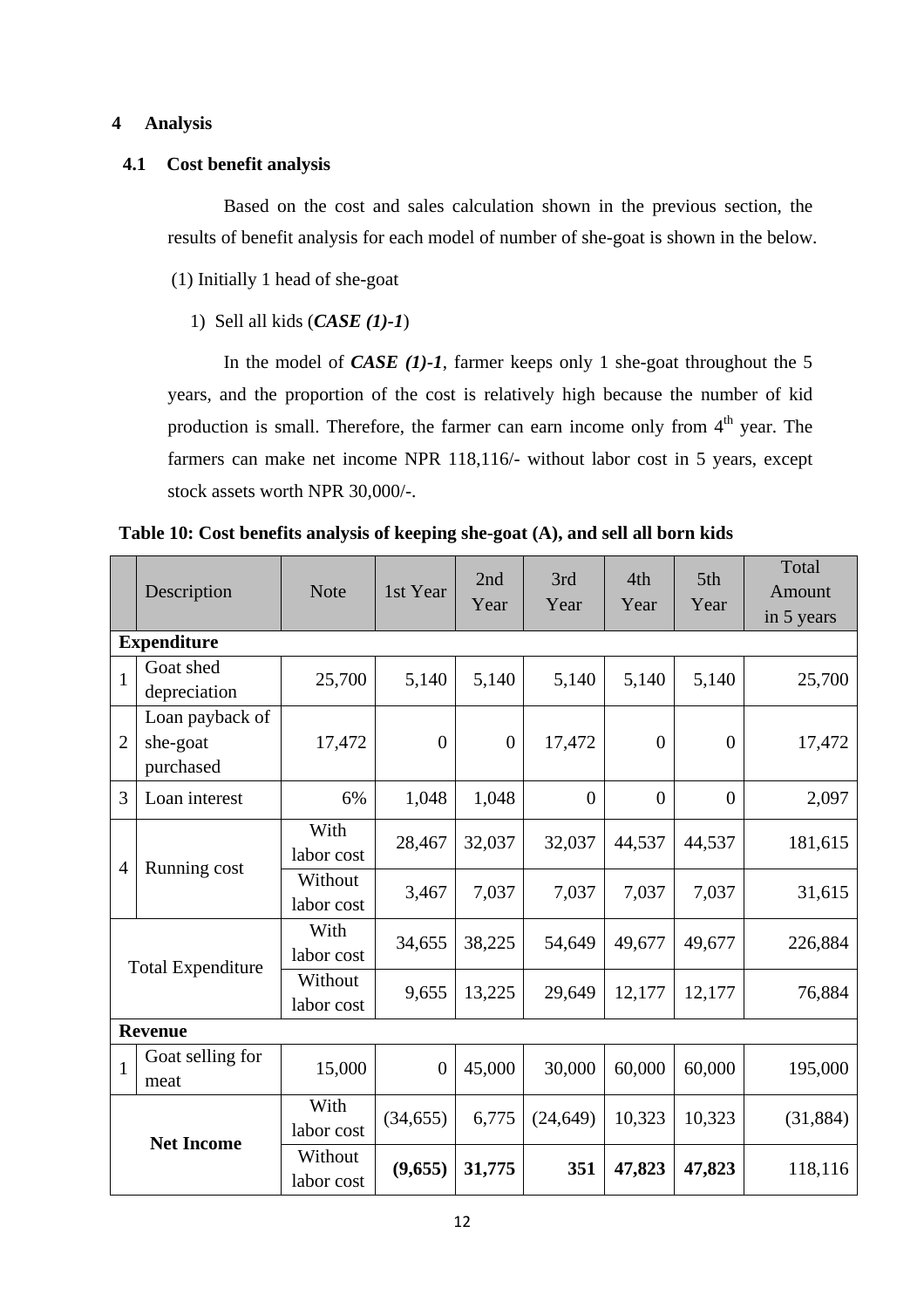|                | Description                  | <b>Note</b> | 1st Year | 2nd<br>Year | 3rd<br>Year    | 4th<br>Year    | 5th<br>Year    | <b>Amount</b> at<br>the end of 5<br>years |  |  |  |
|----------------|------------------------------|-------------|----------|-------------|----------------|----------------|----------------|-------------------------------------------|--|--|--|
|                | <b>Liabilities</b>           |             |          |             |                |                |                |                                           |  |  |  |
| $\mathbf{1}$   | Loan for she-                | 2 years     | 17,472   | 17,472      | $\overline{0}$ | $\overline{0}$ | $\overline{0}$ | $\overline{0}$                            |  |  |  |
|                | goat                         |             |          |             |                |                |                |                                           |  |  |  |
|                | <b>Assets</b>                |             |          |             |                |                |                |                                           |  |  |  |
| 1              | Goat shed                    | 25,700      | 20,560   | 15,420      | 10,280         | 5,140          | $\overline{0}$ | $\Omega$                                  |  |  |  |
| $\overline{2}$ | She-goat                     | 10,000      | 10,000   | 10,000      | 10,000         | 10,000         | 10,000         | 10,000                                    |  |  |  |
| 3              | Stock kids<br>before selling | 10,000      | 10,000   | 20,000      | 40,000         | 20,000         | 20,000         | 20,000                                    |  |  |  |
|                | <b>Total Inventory</b>       |             | 23,088   | 27,948      | 60,280         | 35,140         | 30,000         | 30,000                                    |  |  |  |

1) Keep first female kid for breeding purpose (*CASE (1)-2*)

In the model of *CASE (1)-2*, farmer keeps only 1 she-goat initially, and keeps 1 new female kid for breeding purpose from the middle of  $1<sup>st</sup>$  year. Here, farmer can earn income from 3<sup>rd</sup> year, and the farmers can make net income NPR 206,501/without labor cost in 5 years, except stock assets worth NPR 70,000/-.

**Table 11: Cost benefits analysis of keeping she-goat (A), and keeping 1st female kid** 

|                | Description                              | <b>Note</b>           | 1st Year         | 2nd<br>Year      | 3rd<br>Year    | 4th<br>Year    | 5th<br>Year    | Total<br>Amount<br>in 5 years |  |  |  |  |  |
|----------------|------------------------------------------|-----------------------|------------------|------------------|----------------|----------------|----------------|-------------------------------|--|--|--|--|--|
|                | <b>Expenditure</b>                       |                       |                  |                  |                |                |                |                               |  |  |  |  |  |
| $\mathbf{1}$   | Goat shed<br>depreciation                | 25,700                | 5,140            | 5,140            | 5,140          | 5,140          | 5,140          | 25,700                        |  |  |  |  |  |
| $\overline{2}$ | Loan payback of<br>she-goat<br>purchased | 17,472                | $\boldsymbol{0}$ | $\boldsymbol{0}$ | 17,472         | $\overline{0}$ | $\theta$       | 17,472                        |  |  |  |  |  |
| 3              | Loan interest                            | 6%                    | 1,048            | 1,048            | $\overline{0}$ | $\overline{0}$ | $\overline{0}$ | 2,097                         |  |  |  |  |  |
| 4              | Running cost                             | With<br>labor cost    | 38,184           | 45,324           | 45,324         | 70,324         | 60,949         | 260,105                       |  |  |  |  |  |
|                |                                          | Without<br>labor cost | 6,934            | 14,074           | 14,074         | 14,074         | 14,074         | 63,230                        |  |  |  |  |  |
|                | <b>Total Expenditure</b>                 | With<br>labor cost    | 44,372           | 51,512           | 67,936         | 75,464         | 66,089         | 305,374                       |  |  |  |  |  |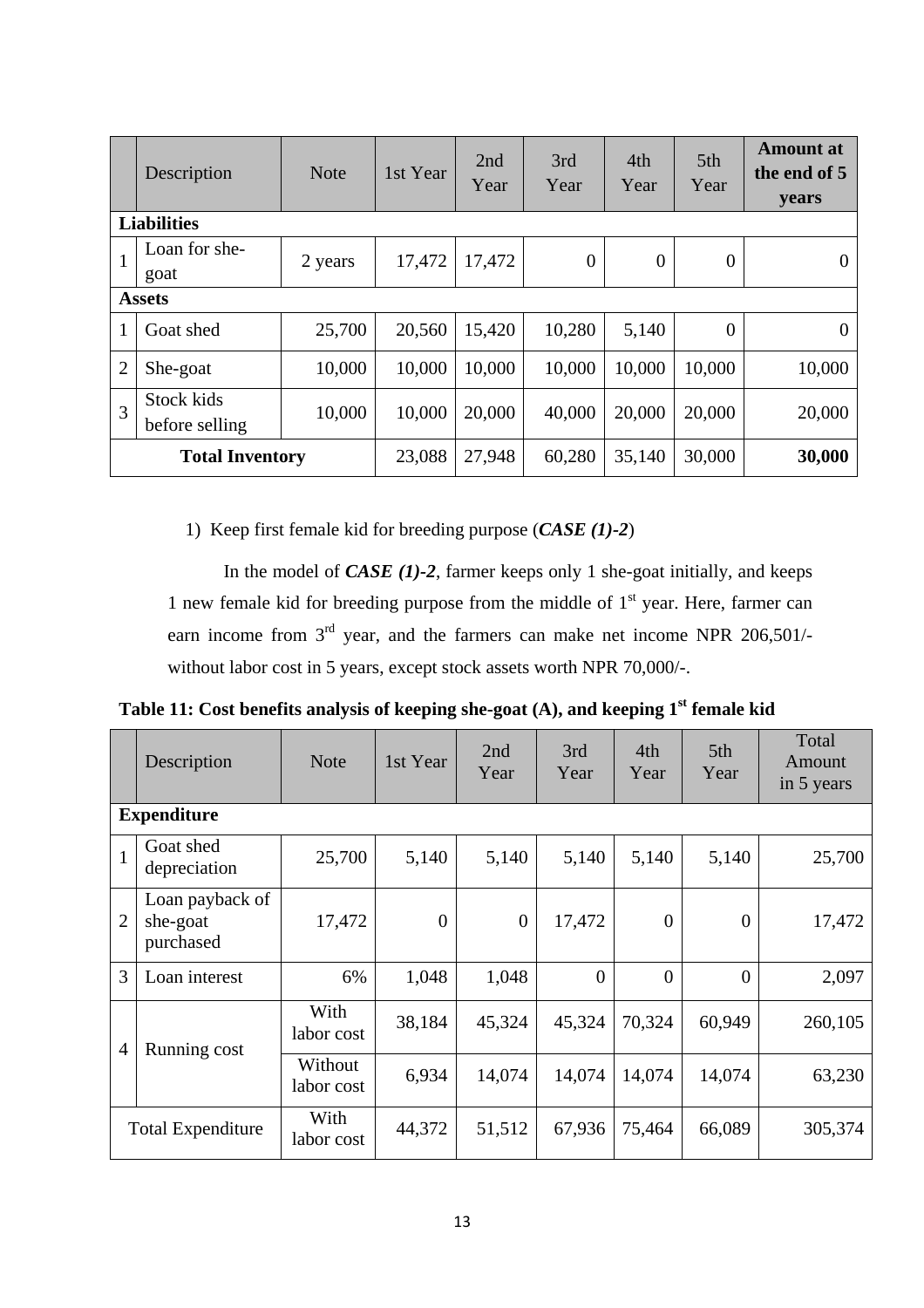|                   |                          | Without<br>labor cost | 13,122           | 20,262   | 36,686 | 19,214 | 19,214  | 108,499 |  |  |
|-------------------|--------------------------|-----------------------|------------------|----------|--------|--------|---------|---------|--|--|
|                   | Revenue                  |                       |                  |          |        |        |         |         |  |  |
|                   | Goat selling for<br>meat | 15,000                | $\boldsymbol{0}$ | 30,000   | 75,000 | 90,000 | 120,000 | 315,000 |  |  |
| <b>Net Income</b> |                          | With<br>labor cost    | (44, 372)        | (21,512) | 7,064  | 14,536 | 53,911  | 9,626   |  |  |
|                   |                          | Without<br>labor cost | (13, 122)        | 9,738    | 38,314 | 70,786 | 100,786 | 206,501 |  |  |

|                | Description                  | <b>Note</b> | 1st Year | 2nd<br>Year | 3rd<br>Year      | 4th<br>Year | 5th<br>Year      | <b>Amount</b> at<br>the end of 5<br>years |  |  |  |
|----------------|------------------------------|-------------|----------|-------------|------------------|-------------|------------------|-------------------------------------------|--|--|--|
|                | <b>Liabilities</b>           |             |          |             |                  |             |                  |                                           |  |  |  |
| $\mathbf{1}$   | Loan for she-<br>goat        | 2 years     | 17,472   | 17,472      | $\boldsymbol{0}$ | $\theta$    | $\boldsymbol{0}$ |                                           |  |  |  |
|                | <b>Assets</b>                |             |          |             |                  |             |                  |                                           |  |  |  |
| 1              | Goat shed                    | 25,700      | 20,560   | 15,420      | 10,280           | 5,140       | $\overline{0}$   | $\Omega$                                  |  |  |  |
| $\overline{2}$ | She-goat                     | 10,000      | 10,000   | 20,000      | 20,000           | 20,000      | 20,000           | 20,000                                    |  |  |  |
| 3              | Stock kids<br>before selling | 10,000      | 10,000   | 40,000      | 70,000           | 70,000      | 50,000           | 50,000                                    |  |  |  |
|                | <b>Total Inventory</b>       | 23,088      | 57,948   | 100,280     | 95,140           | 70,000      | 70,000           |                                           |  |  |  |

(2) Initially 2 heads of she-goat

1) Sell all kids (*CASE (2)-1*)

In the model of *CASE (2)-1*, farmer keeps 2 she-goats throughout the 5 years, and farmer can earn income from  $2<sup>nd</sup>$  year. The farmers can make net income NPR 261,933/- without labor cost in 5 years, except stock assets worth NPR 60,000/-.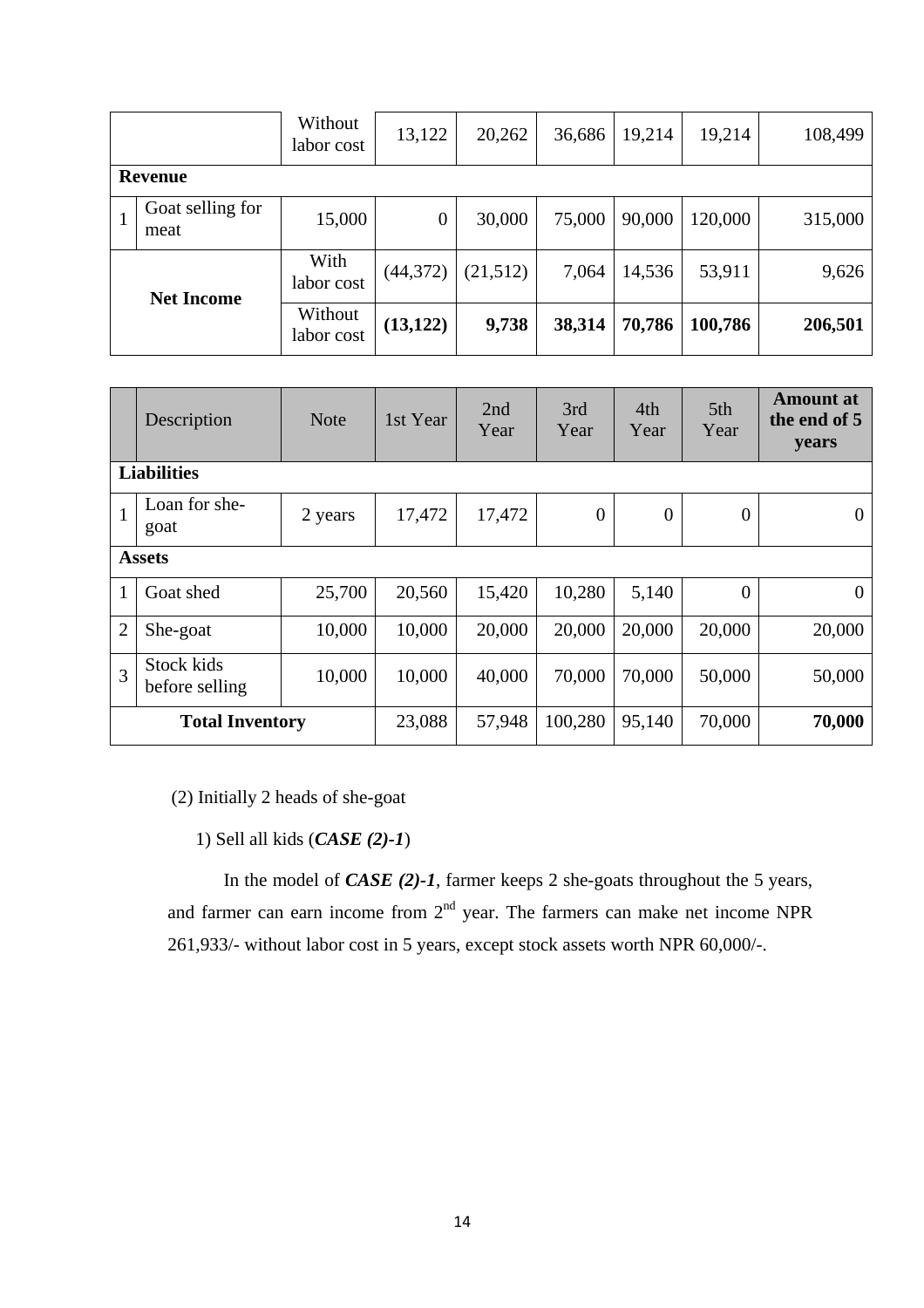|                   | Description                              | <b>Note</b>           | 1st Year       | 2nd<br>Year    | 3rd<br>Year    | 4th<br>Year    | 5th<br>Year    | Total<br>Amount<br>in 5 years |
|-------------------|------------------------------------------|-----------------------|----------------|----------------|----------------|----------------|----------------|-------------------------------|
|                   | <b>Expenditure</b>                       |                       |                |                |                |                |                |                               |
| $\mathbf{1}$      | Goat shed<br>depreciation                | 25,700                | 5,140          | 5,140          | 5,140          | 5,140          | 5,140          | 25,700                        |
| 2                 | Loan payback of<br>she-goat<br>purchased | 17,472                | $\theta$       | $\overline{0}$ | 34,944         | $\Omega$       | $\overline{0}$ | 34,944                        |
| 3                 | Loan interest                            | 6%                    | 2,097          | 2,097          | $\overline{0}$ | $\overline{0}$ | $\overline{0}$ | 4,193                         |
| 4                 |                                          | With<br>labor cost    | 38,184         | 45,324         | 45,324         | 70,324         | 60,949         | 260,105                       |
|                   | Running cost                             | Without<br>labor cost | 6,934          | 14,074         | 14,074         | 14,074         | 14,074         | 63,230                        |
|                   | <b>Total Expenditure</b>                 | With<br>labor cost    | 45,421         | 52,561         | 85,408         | 75,464         | 66,089         | 324,942                       |
|                   |                                          | Without<br>labor cost | 14,171         | 21,311         | 54,158         | 19,214         | 19,214         | 128,067                       |
|                   | <b>Revenue</b>                           |                       |                |                |                |                |                |                               |
| $\mathbf{1}$      | Goat selling for<br>meat                 | 15,000                | $\overline{0}$ | 90,000         | 60,000         | 120,000        | 120,000        | 390,000                       |
|                   |                                          | With<br>labor cost    | (45, 421)      | 37,439         | (25, 408)      | 44,536         | 53,911         | 65,058                        |
| <b>Net Income</b> |                                          | Without<br>labor cost | (14, 171)      | 68,689         | 5,842          | 100,786        | 100,786        | 261,933                       |

**Table 12: Cost benefits analysis of keeping she-goat (A,B), and sell all born kids** 

|                | Description                  | <b>Note</b> | 1st Year | 2nd<br>Year | 3rd<br>Year    | 4th<br>Year      | 5th<br>Year      | <b>Amount</b> at<br>the end of 5<br><b>vears</b> |  |  |  |
|----------------|------------------------------|-------------|----------|-------------|----------------|------------------|------------------|--------------------------------------------------|--|--|--|
|                | <b>Liabilities</b>           |             |          |             |                |                  |                  |                                                  |  |  |  |
|                | Loan for she-<br>goat        | 2 years     | 34,944   | 34,944      | $\overline{0}$ | $\boldsymbol{0}$ | $\boldsymbol{0}$ | $\theta$                                         |  |  |  |
|                | <b>Assets</b>                |             |          |             |                |                  |                  |                                                  |  |  |  |
| 1              | Goat shed                    | 25,700      | 20,560   | 15,420      | 10,280         | 5,140            | $\overline{0}$   | $\Omega$                                         |  |  |  |
| $\overline{2}$ | She-goat                     | 10,000      | 20,000   | 20,000      | 20,000         | 20,000           | 20,000           | 20,000                                           |  |  |  |
| $\overline{3}$ | Stock kids<br>before selling | 10,000      | 20,000   | 40,000      | 80,000         | 40,000           | 40,000           | 40,000                                           |  |  |  |
|                | <b>Total Inventory</b>       | 25,616      | 40,476   | 110,280     | 65,140         | 60,000           | 60,000           |                                                  |  |  |  |

2) Keep first female kid for breeding purpose (*CASE (2)-2*)

In the model of *CASE (2)-2*, farmer keeps 2 she-goats initially, and keeps 1 new female kid for breeding purpose from the middle of 1<sup>st</sup> year. Here, farmer can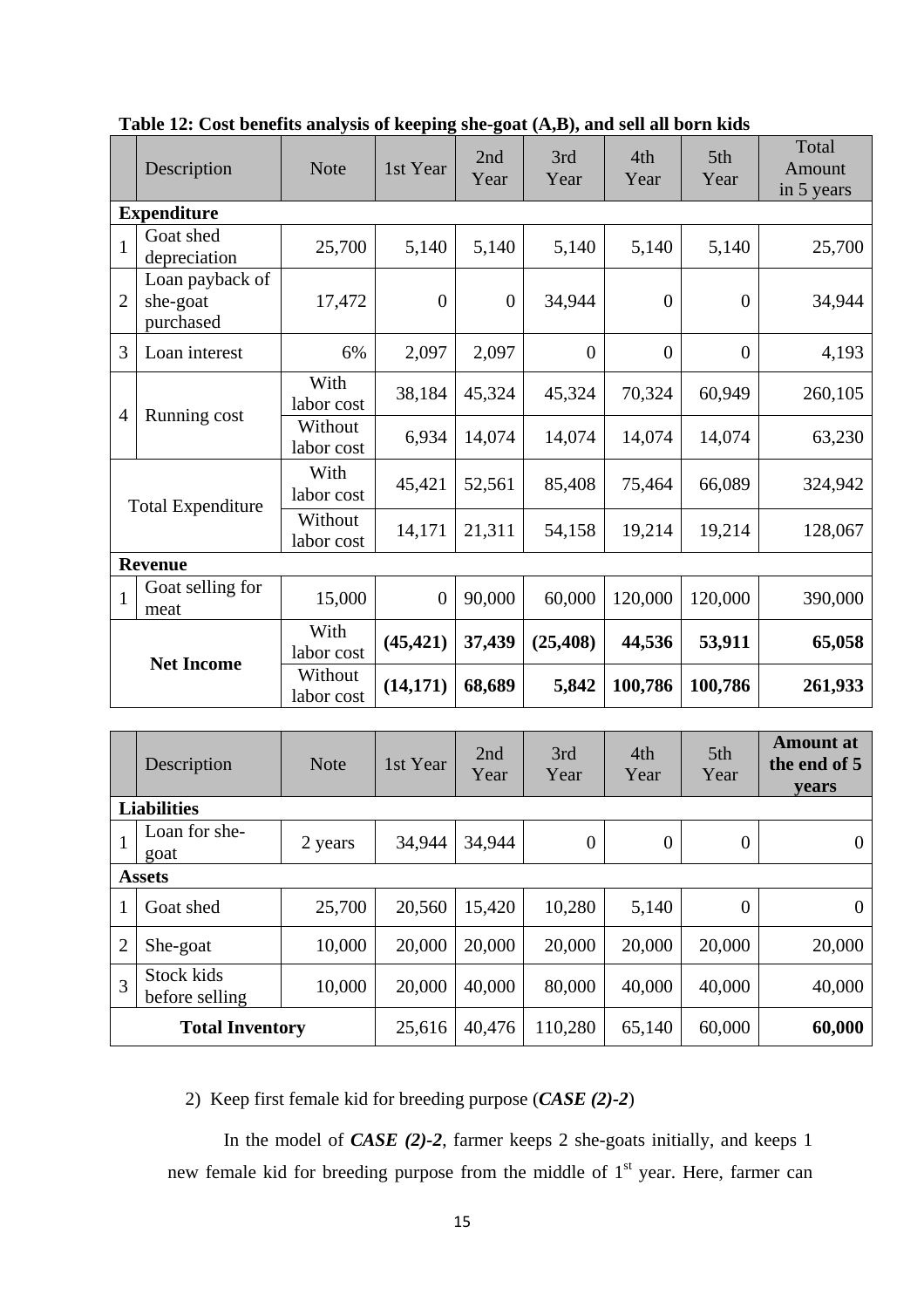earn income from  $2<sup>nd</sup>$  year, and the farmers can make net income NPR 361,175/without labor cost in 5 years, except stock assets worth NPR 90,000/-.

|                | Description                              | <b>Note</b>           | 1st Year       | 2nd<br>Year      | 3rd<br>Year | 4th<br>Year    | 5th<br>Year    | Total<br>Amount<br>in 5 years |
|----------------|------------------------------------------|-----------------------|----------------|------------------|-------------|----------------|----------------|-------------------------------|
|                | <b>Expenditure</b>                       |                       |                |                  |             |                |                |                               |
| $\mathbf{1}$   | Goat shed<br>depreciation                | 25,700                | 5,140          | 5,140            | 5,140       | 5,140          | 5,140          | 25,700                        |
| $\overline{2}$ | Loan payback of<br>she-goat<br>purchased | 17,472                | $\overline{0}$ | $\boldsymbol{0}$ | 34,944      | $\mathbf{0}$   | $\overline{0}$ | 34,944                        |
| 3              | Loan interest                            | 6%                    | 2,097          | 2,097            | $\theta$    | $\overline{0}$ | $\overline{0}$ | 4,193                         |
| $\overline{4}$ | Running cost                             | With<br>labor cost    | 38,184         | 50,951           | 50,201      | 75,201         | 75,201         | 289,738                       |
|                |                                          | Without<br>labor cost | 6,934          | 19,701           | 18,951      | 18,951         | 18,951         | 83,488                        |
|                | <b>Total Expenditure</b>                 | With<br>labor cost    | 45,421         | 58,188           | 90,285      | 80,341         | 80,341         | 354,575                       |
|                |                                          | Without<br>labor cost | 14,171         | 26,938           | 59,035      | 24,091         | 24,091         | 148,325                       |
|                | <b>Revenue</b>                           |                       |                |                  |             |                |                |                               |
| $\mathbf{1}$   | Goat selling for<br>meat                 | 15,000                | $\overline{0}$ | 75,000           | 105,000     | 150,000        | 180,000        | 510,000                       |
|                | <b>Net Income</b>                        | With<br>labor cost    | (45, 421)      | 16,812           | 14,715      | 69,659         | 99,659         | 155,425                       |
|                |                                          | Without<br>labor cost | (14, 171)      | 48,062           | 45,965      | 125,909        | 155,909        | 361,675                       |

**Table 13: Cost benefits analysis of keeping she-goat (A,B), and keeping 1st female kid** 

|                | Description           | <b>Note</b> | 1st Year | 2nd<br>Year | 3rd<br>Year    | 4th<br>Year      | 5th<br>Year    | <b>Amount</b> at<br>the end of 5<br>years |  |  |  |  |
|----------------|-----------------------|-------------|----------|-------------|----------------|------------------|----------------|-------------------------------------------|--|--|--|--|
|                | <b>Liabilities</b>    |             |          |             |                |                  |                |                                           |  |  |  |  |
|                | Loan for she-<br>goat | 2 years     | 43,200   | 43,200      | $\overline{0}$ | $\boldsymbol{0}$ | $\overline{0}$ | $\theta$                                  |  |  |  |  |
|                | <b>Assets</b>         |             |          |             |                |                  |                |                                           |  |  |  |  |
|                | Goat shed             | 25,700      | 20,560   | 15,420      | 10,280         | 5,140            | $\overline{0}$ | $\overline{0}$                            |  |  |  |  |
| $\overline{2}$ | She-goat              | 10,000      | 20,000   | 30,000      | 30,000         | 30,000           | 30,000         | 30,000                                    |  |  |  |  |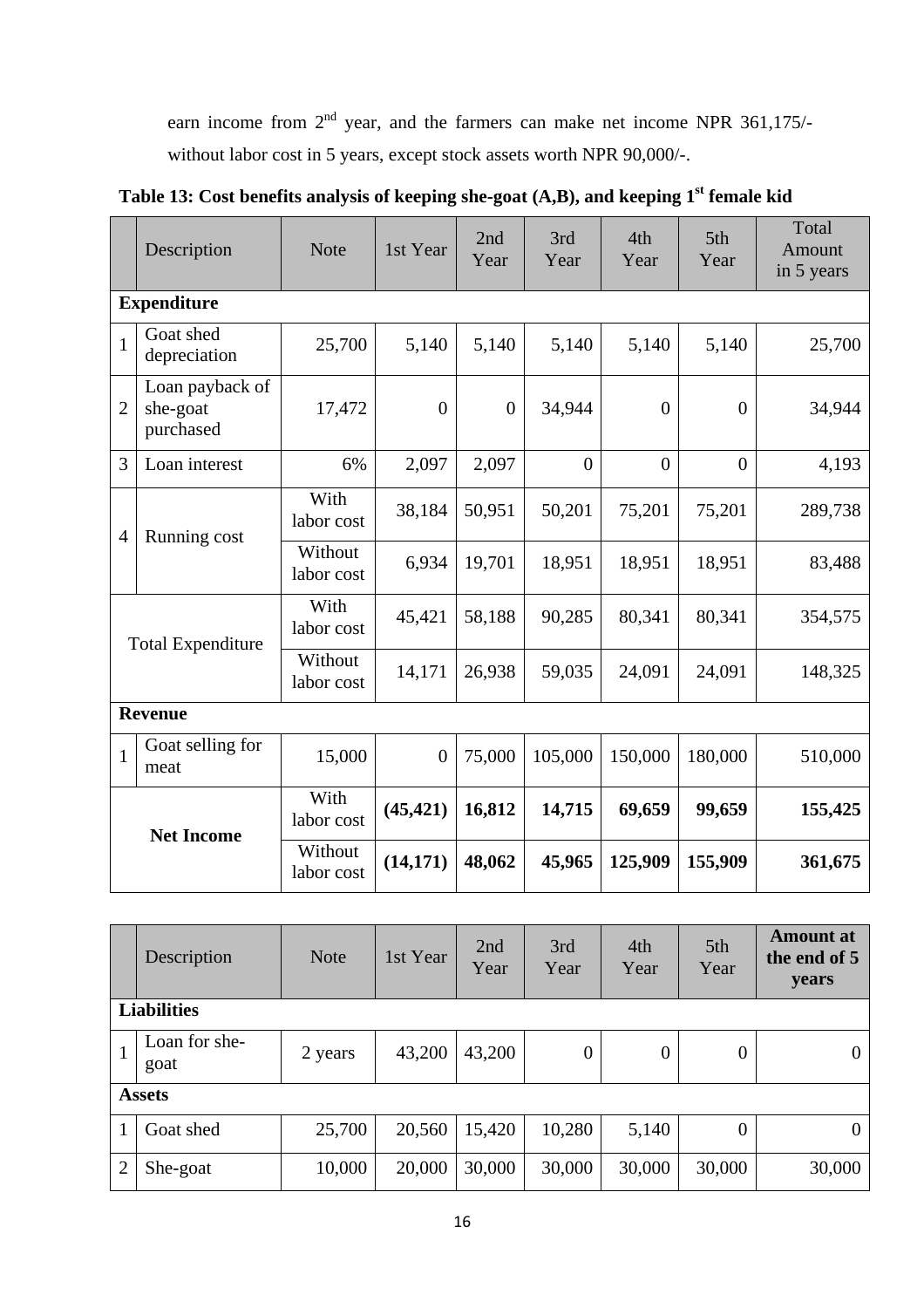| <b>Total Inventory</b>       |        | 17,360 | $\vert 52,220 \vert 140,280 \vert 115,140 \vert$ |        | 90,000 | 90,000 |
|------------------------------|--------|--------|--------------------------------------------------|--------|--------|--------|
| Stock kids<br>before selling | 10,000 | 20,000 | $50,000$   100,000                               | 80,000 | 60,000 | 60,000 |

Based on the above results, in order to earn income from early stage, it is important to keep the female kid of initial stage for breeding purpose. Then, farmer needs to operate the goat farming cycle of breeding, delivery and sales. According to this simulation, keeping total 3 she-goats make farmer possible to obtain standard income.

#### **4.2 Break Even Point**

The result of analysis on Break Even Point (BEP) for each model is shown in the below. BEP can be defined as a point where total costs (expenses) and total sales (revenue) are equal. It is used to analysis to know the point where there is no net profit or loss.

In this simulation, here is explained necessary number of kid to be sold in 5 years to secure the farmer's net income. The calculation formulas used for the analysis are as follows.

| · Break Even Point (BEP) | $=$ Fixed Cost / Marginal Profit Ratio |
|--------------------------|----------------------------------------|
|                          | $=$ Fixed Cost / {1 - (Variable Cost / |
|                          | Sales) }                               |
|                          |                                        |

· Break Even Sales Number (BESN) = BEP / Average Sales Price

- $\cdot$  Break Even Sales Rate (BESR)  $=$  BESN / Number of Production
- $\cdot$  Break Even Mortality Rate (BEMR) =  $(1 BESR) \times 100$
- (1) Initially 1 head of she-goat
	- 1) Sell all kids (*CASE (1)-1*)
	- ・ BEP = 45,269 / {1 (31,615 / 195,000)} = **NPR 54,028/-**
	- Break Even Number of Goat Sales =  $54,028 / 15,000 = 3.6 = \text{Avg. } 4 \text{ heads}$
	- Break Even Sales Ratio  $= 4 / 13 = 0.31$
	- Break Even Mortality Ratio =  $(1 0.31) * 100 = 69 \%$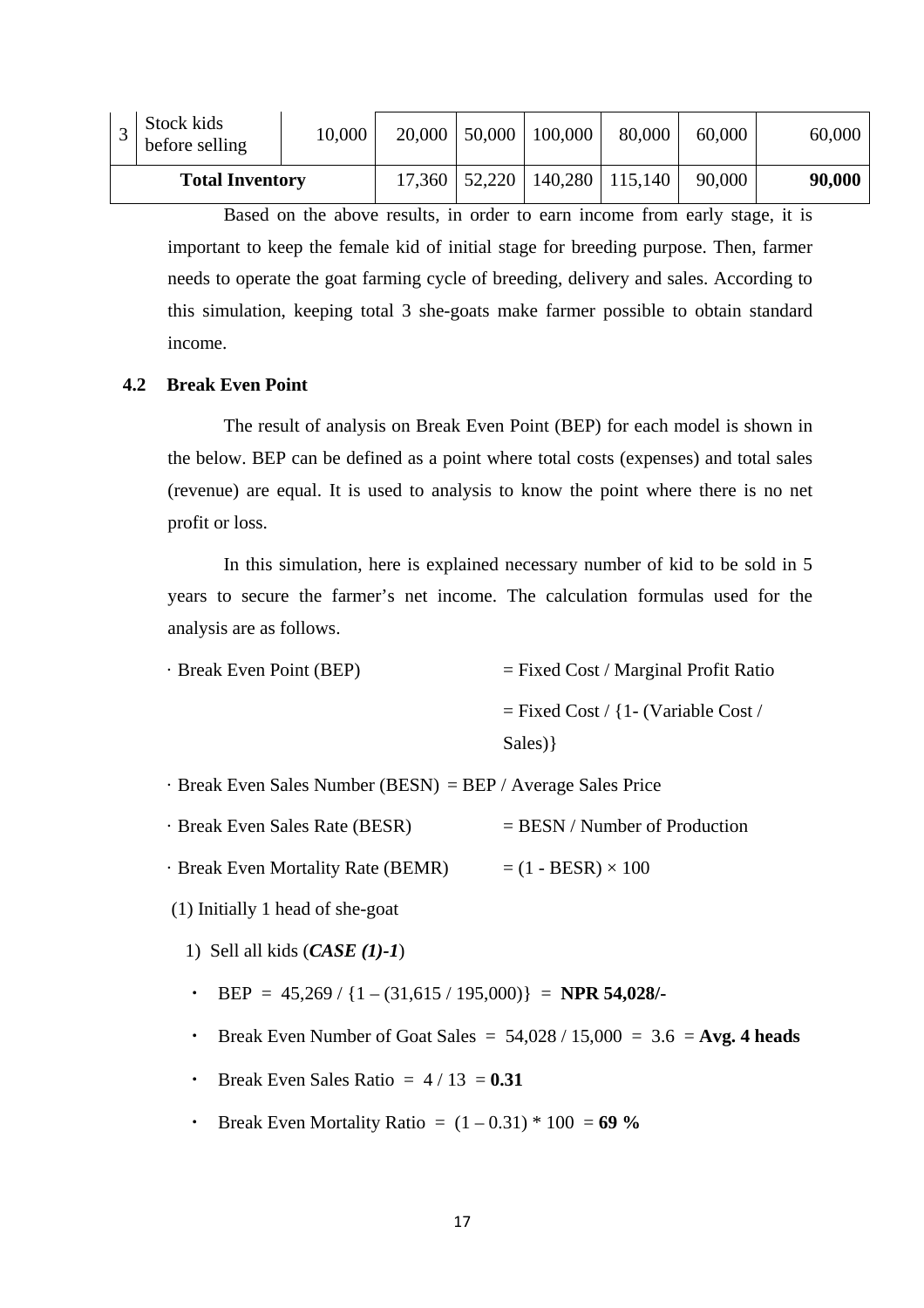Here, BEP is NPR 58,993/-. It can be achieved if farmer could sell at least 4 kids out of 13 kids that would be produced in 5 years, results neither profit nor loss. In this sense, 69% (9 kids) were not sold or died among marketable 13 kids; the farmer will not be loss. As a result, if farmers could sell 9 kids, which is not sold or not died; the farmer will be in profit worth of those 9 kids.

2) Keep first female kid for breeding purpose (*CASE (1)-2*)

- ・ BEP = 45,269 / {(1 (63,230 / 315,000)} = **NPR 56,637/-**
- Break Even Number of Goat Sales =  $56,637 / 15,000 = 3.6 = \text{Avg. } 4 \text{ heads}$ Break Even Sales Ratio  $= 4/21 = 0.19$
- Break Even Mortality Ratio =  $(1 0.19) * 100 = 81 \%$

Here, BEP is NPR 56,637/-. It can be achieved if farmer could sell at least 4 kids out of 21 kids that would be produced in 5 years, results neither profit nor loss. In this sense, 81% (17 kids) were not sold or died among marketable 21 kids; the farmer will not be loss. As a result, if farmers could sell 17 kids, which is not sold or not died; the farmer will be in profit worth of those 17 kids.

(2) Initially 2 heads of she-goat

- 1) Sell all kids (*CASE (2)-1*)
- ・ BEP = 64,837 / {(1 (63,230 / 390,000)} = **NPR 77,383/-**
- Break Even Number of Goat Sales =  $77,383 / 15,000 = 5.2$  Avg. 6 heads
- **Break Even Sales Ratio =**  $6 / 26 = 0.23$
- Break Even Mortality Ratio =  $(1 0.23) * 100 = 77 \%$

Here, BEP is NPR 77,383/-. It can be achieved if farmer could sell at least 6 kids out of 26 kids that would be produced in 5 years, results neither profit nor loss. In this sense, 77% (20 kids) were not sold or died among marketable 26 kids; the farmer will not be loss. As a result, if farmers could sell 20 kids, which is not sold or not died; the farmer will be in profit worth of those 20 kids.

- 2) Keep first female kid for breeding purpose (*CASE (2)-2*)
	- $\cdot$  **BEP** = 64,837 / { $(1 (83,488 / 510,000)$ } = **NPR 77,529/-**
	- Break Even Number of Goat Sales =  $77,729 / 15000 = 5.2$  Avg. 6 heads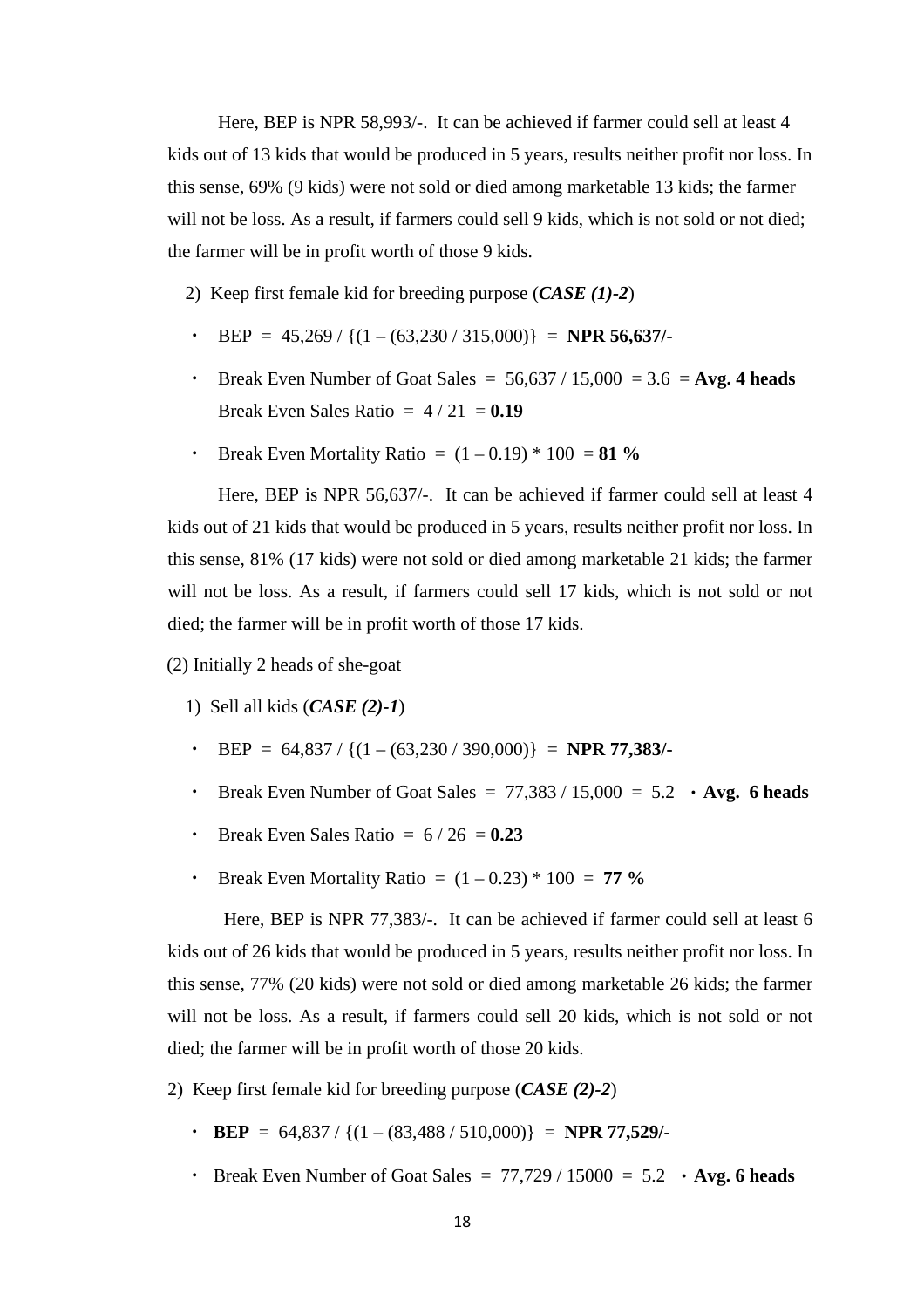- Break Even Sales Ratio  $= 6/34 = 0.18$
- Break Even Mortality Ratio  $= (1 0.18) * 100 = 82 \%$

Here, BEP is NPR 77,529/-. It can be achieved if farmer could sell at least 6 kids out of 34 kids that would be produced in 5 years, results neither profit nor loss. In this sense, 82% (28 kids) were not sold or died among marketable 34 kids; the farmer will not be loss. As a result, if farmers could sell 28 kids, which is not sold or not died; the farmer will be in profit worth of those 28 kids.

#### **4.3 Loan Payment**

The loan which farmer has borrowed to buy she-goat has to be returned at the start of  $3<sup>rd</sup>$  year (after the end of  $2<sup>nd</sup>$  year) to women's cooperative. The loan repayment simulation of each model is shown in the table below.

| <b>Production Plan</b>   |                                                       |                    | Net Income (without loan payment) |             |             |                                               |                            | <b>Loan Payment</b>                                       |                                                           |
|--------------------------|-------------------------------------------------------|--------------------|-----------------------------------|-------------|-------------|-----------------------------------------------|----------------------------|-----------------------------------------------------------|-----------------------------------------------------------|
|                          |                                                       | Loan<br>Amou<br>nt | 1st Year                          | 2nd<br>Year | 3rd<br>Year | <b>Total</b><br>of<br>$\overline{2}$<br>years | <b>Total of</b><br>3 years | If Pay at<br>the end of<br>2nd year,<br>income<br>remains | If Pay at<br>the end of<br>3rd year,<br>income<br>remains |
| (1)<br>1                 | 1 She-goat and sell<br>all kids                       | 17,472             | (9,655)                           | 31,775      | 17,823      | 22,119                                        | 39,942                     | 4,647                                                     | 22,470                                                    |
| $(1)-$<br>$\overline{2}$ | 1 She-goat and<br>keep 1st female kid<br>for breeding | 17,472             | (13, 122)                         | 9,738       | 55,786      | (3,385)                                       | 52,401                     | (20, 857)                                                 | 34,929                                                    |
| $(2)-$<br>$\mathbf{I}$   | 2 She-goat and sell<br>all kids                       | 34,944             | (14, 171)                         | 68,689      | 40,786      | 54,519                                        | 95,305                     | 19,575                                                    | 60,361                                                    |
| $(2)-$<br>2              | 2 She-goat and<br>keep 1st female kid<br>for breeding | 34,944             | (14, 171)                         | 48,062      | 80,909      | 33,892                                        | 114,801                    | (1,052)                                                   | 79,857                                                    |

**Table 14: Loan payment status**

From the above table, we can conclude as followings:

• Initially 1 head of she-goat, and sell all the born kids (*CASE (1)-1*): As the farmer has loan of NPR 17,472/- and able to make income worth NPR 22,470/- at the end of second year, he/she can return the loan to cooperative at the end of  $2<sup>nd</sup>$  year and save NPR 4,647/- also. So, the kids sold from end of  $2<sup>nd</sup>$  year are the profits for respective farmers.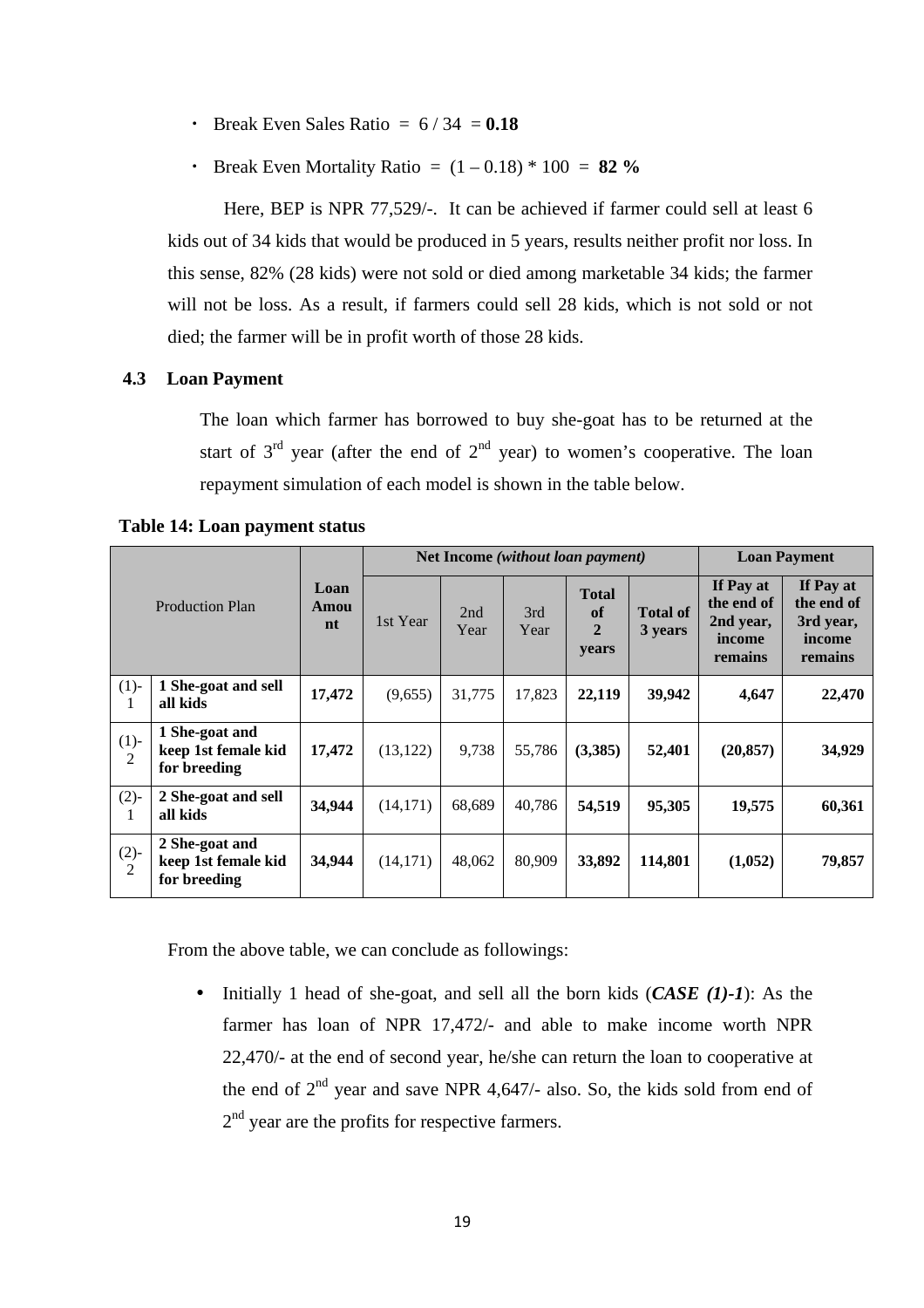- Initially 1 head of she-goat, and keep the first female kid (*CASE (1)-2*): As the farmer has loan of NPR 17,472/- and still NPR 3,385 is in loss at the end of second year, he/she can return the loan to cooperative only from 3<sup>rd</sup> year, and will be able to save money worth NPR 34,929/- within this duration. So, the kids sold from  $3<sup>rd</sup>$  year are the profits for respective farmers.
- Initially 2 head of she-goat, and sell all the born kids (*CASE (2)-1*): As the farmer has loan of NPR 34,944/- and able to make income worth NPR 54,519/- at the end of second year, he/she can return the loan to cooperative at the end of  $2<sup>nd</sup>$  year and save NPR 19,575/- also. So, the kids sold from end of  $2<sup>nd</sup>$  year are the profits for respective farmers.
- Initially 2 heads of she-goat, and keep the first female kid (*CASE (2)-2*): As the farmer has loan of NPR 34,944/- and only income worth NPR 33,892 within second year, he/she can return the loan to cooperative only from beginning of  $3<sup>rd</sup>$  year, and will be able to save money worth NPR 79,857/- at the end of  $3<sup>rd</sup>$  year. So, the kids sold from beginning of  $3<sup>rd</sup>$  year are the profits for respective farmers.

|         | <b>Production Plan</b>                                | Revenue<br>Collectio<br>$n$ in $5$<br>years | Capital<br>from<br>stock<br>goats<br>and kids<br>in $5$<br>years | Total<br>Capital<br>at the<br>end of 5<br>years | Net income<br>with labor<br>cost and<br>other cost<br>after loan<br>pay back | <b>Net</b><br>income<br>without<br>labor cost<br>but with<br>other cost<br>after loan<br>payback |
|---------|-------------------------------------------------------|---------------------------------------------|------------------------------------------------------------------|-------------------------------------------------|------------------------------------------------------------------------------|--------------------------------------------------------------------------------------------------|
| $(1)-1$ | 1 She-goat and sell all<br>kids                       | 195,000                                     | 30,000                                                           | 225,000                                         | (19,356)                                                                     | 130,644                                                                                          |
| $(1)-2$ | 1 She-goat and keep<br>1st female kid for<br>breeding | 315,000                                     | 70,000                                                           | 385,000                                         | 62,154                                                                       | 259,029                                                                                          |
| $(2)-1$ | 2 She-goat and sell all<br>kids                       | 390,000                                     | 60,000                                                           | 450,000                                         | 90,114                                                                       | 286,989                                                                                          |
| $(2)-2$ | 2 She-goat and keep<br>1st female kid for<br>breeding | 510,000                                     | 90,000                                                           | 600,000                                         | 210,481                                                                      | 416,731                                                                                          |

**Table 15: Total capital and net income at the end of 5 years**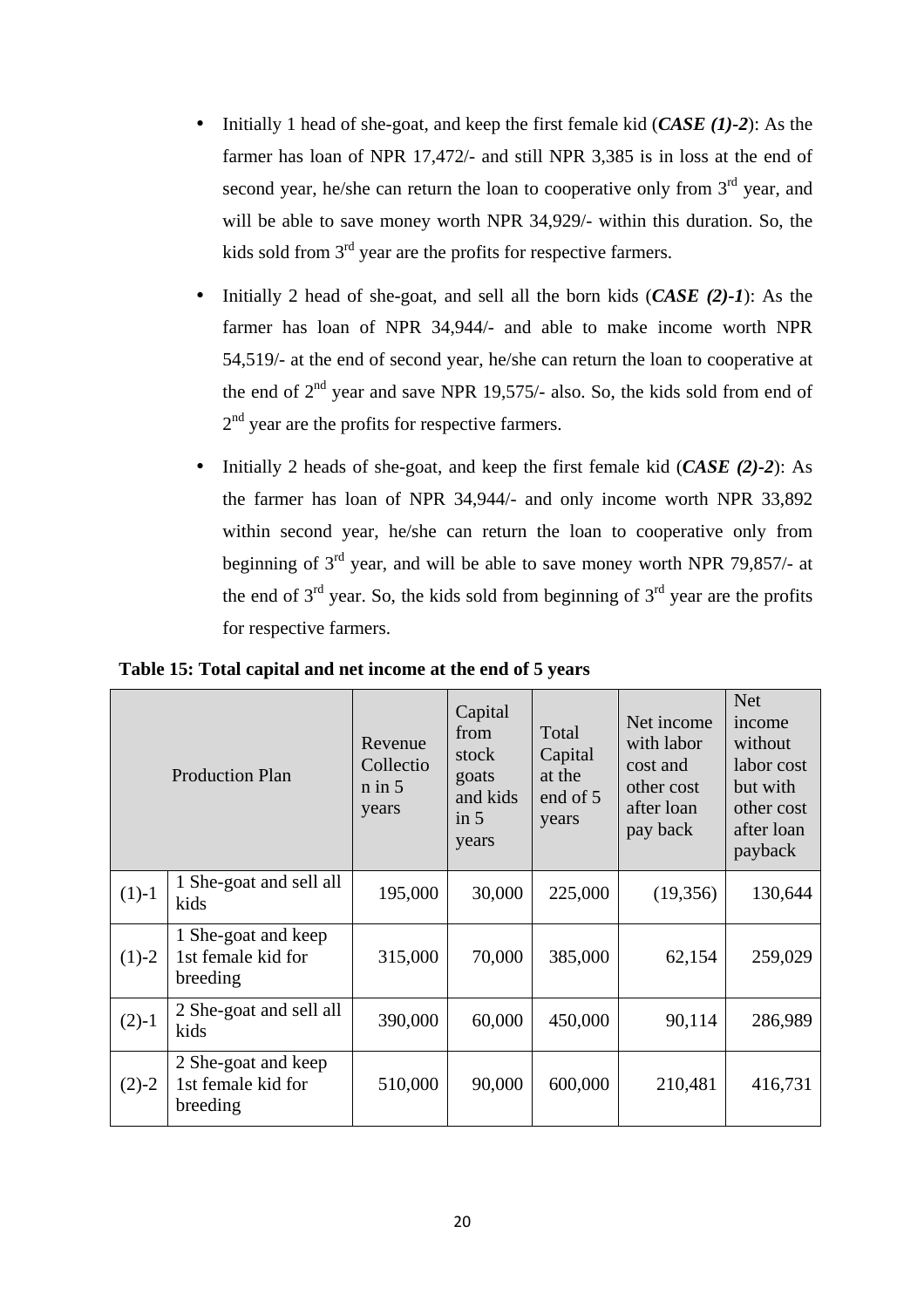Likewise, we can conclude the total capital remained in the hand of farmers at the end of 5 years as followings:

- Initially 1 head of she-goat, and sell all the born kids (*CASE (1)-1*): At the end of 5 years, the farmer can make income worth NPR 195,000/- by selling the kids, and have stock of mother goat and kids worth NPR 30,000/- in the shed. In this sense, the respective farmer has total income or capital worth NPR 225,000/-. Likewise, the farmer will be in loss worth NPR 19,356/- after loan pay back if labor cost and other running costs are included; whereas, the farmer will have net income worth NPR 130,644/- if only labor cost is excluded, even after loan pay back.
- Initially 1 head of she-goat, and keep first female kid (*CASE (1)-2*): At the end of 5 years, the farmer can make income worth NPR 315,000/- by selling the kids, and have stock of mother goat and kids worth NPR 70,000/- in the shed. In this sense, the respective farmer has total income or capital worth NPR 385,000/-. Likewise, the farmer will have net income worth NPR 62,154/- after loan pay back if labor cost and other running costs are included; whereas, the farmer will have net income worth NPR 259,029/- if only labor cost is excluded, even after loan pay back.
- Initially 2 heads of she-goat, and selling all born kids (*CASE (2)-1*): At the end of 5 years, the farmer can make income worth NPR 390,000/- by selling the kids, and have stock of mother goat and kids worth NPR 60,000/- in the shed. In this sense, the respective farmer has total income or capital worth NPR 450,000/-. Likewise, the farmer will have net income worth NPR 90,114/- after loan pay back if labor cost and other running costs are included; whereas, the farmer will have net income worth NPR 286,989/- if only labor cost is excluded, even after loan pay back
- Initially 2 heads of she-goat, and keep first female kid (*CASE (2)-2*): At the end of 5 years, the farmer can make income worth NPR 510,000/- by selling the kids, and have stock of mother goat and kids worth NPR 90,000/- in the shed. In this sense, the respective farmer has total income or capital worth NPR 600,000/-. Likewise, the farmer will have net income worth NPR 210,481/- after loan pay back if labor cost and other running costs are included; whereas, the farmer will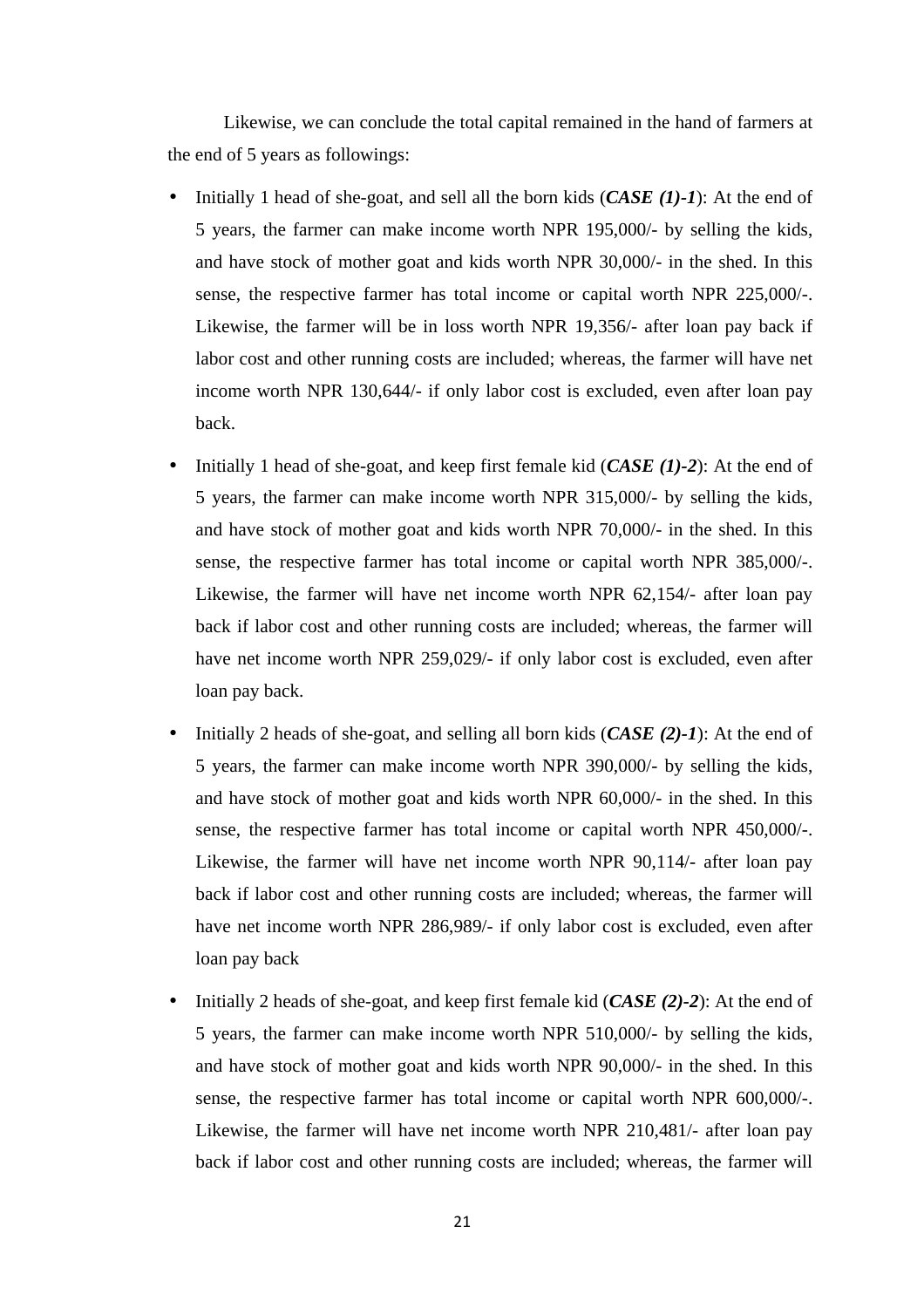have net income worth NPR 416,731/- if only labor cost is excluded, even after loan pay back

#### **5 Conclusions**

In general, the mortality rate in goat rearing is about 5 to 10 %. The result of above analysis among shows that profit will be secured in any 4 cases even if mortality rate is 69 to 82%. In other words, the goat farming business is with considerable safety margin.

However, it is necessary to consider that the goat farming business becomes deficit inevitably at the initial stage because there is no sale of kids in  $1<sup>st</sup>$  year. Thus, at the beginning of the business, it is effective to suppress the initial investment by using the existing old goat shed or using scrap wood and bamboo that can be utilized freely instead of purchasing materials. Farmer can also consider ways to create base funds from other income sources, or to use a loan of women's cooperative.

As for the loan for she-goat, it is possible to repay it at the end of  $2<sup>nd</sup>$  year depending on the number of she-goat raised. However, the farmer has to wait to repay the loan by  $3<sup>rd</sup>$  year. In such situations, it is needs to apply for extension of loan repayment period to the women's cooperative according to "Goat Farming Group and Breed Management Policy-2017" of cooperative.

In this way, there may be some women struggling with cash flow at the beginning of the goat farming business. However, in all cases, it is expected that farmer can get profit within 5 years. After that, the production cycle can be operated efficiently and the business will become stable, so farmer can expect a large profit in the total 10 years of the average service period of she-goat. It is important to retain the production of quality goats, decrease the mortality rate, and sell goats as breeding purpose for better income. Finally, it is believed that the substantial goat farming will be led to commercial goat farming gradually, increasing the capacity of goat shed.